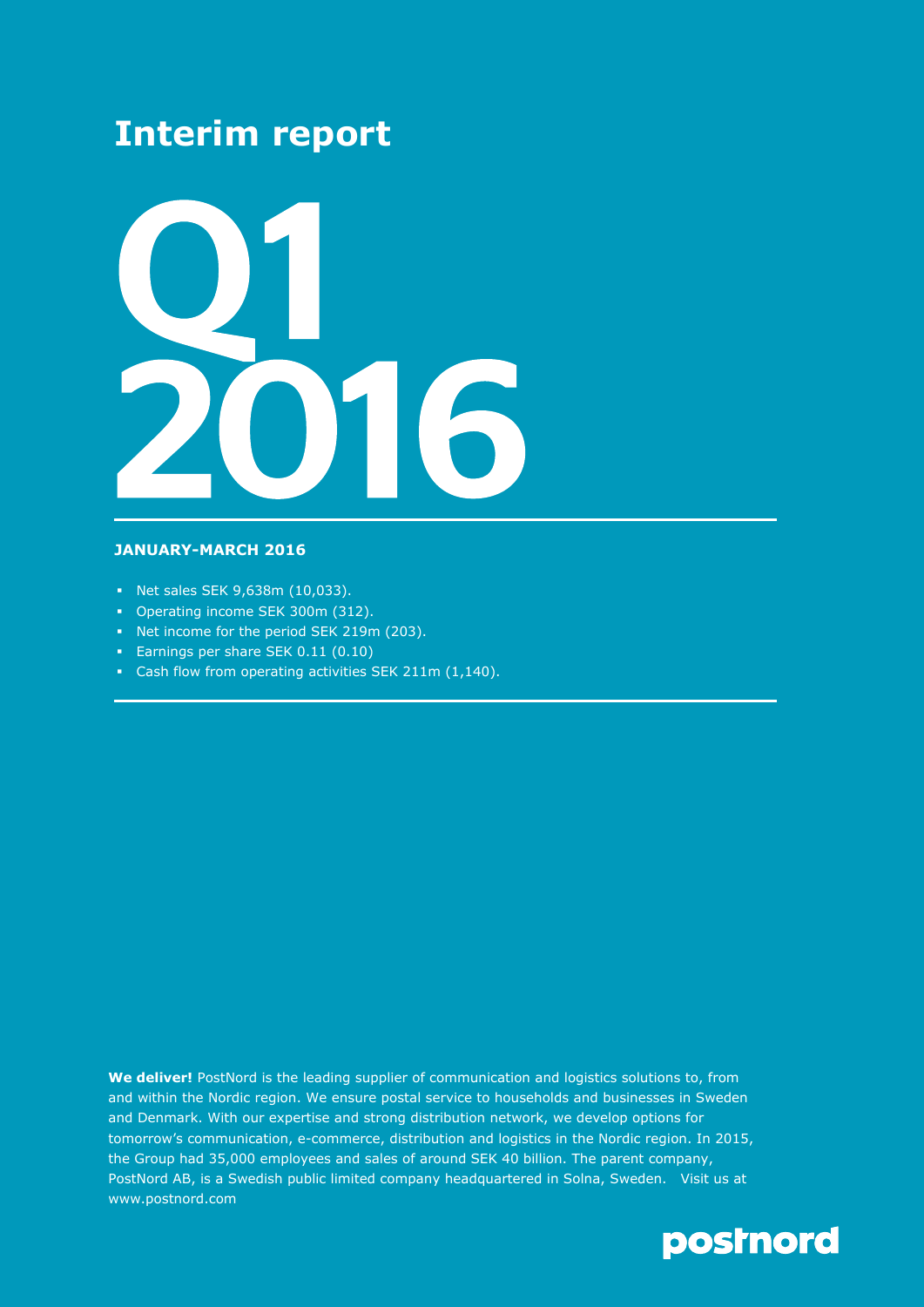|                                                   | Jan-Mar | Jan-Mar |        | Excl. <sup>1</sup> | Jan-Dec |
|---------------------------------------------------|---------|---------|--------|--------------------|---------|
|                                                   | 2016    | 2015    |        |                    |         |
| SEKm, unless otherwise specified                  |         |         | Δ      | Δ                  | 2015    |
| <b>INCOME ITEMS</b>                               |         |         |        |                    |         |
| Net sales                                         | 9,638   | 10,033  | $-4%$  | $-4%$              | 39,351  |
| Operating income (EBITDA)                         | 705     | 763     | $-8%$  |                    | 2,436   |
| Operating margin (EBITDA)                         | 7.3%    | 7.6%    |        |                    | 6.2%    |
| Operating income (EBIT)                           | 300     | 312     | $-4%$  |                    | 564     |
| Operating margin (EBIT) <sup>2)</sup>             | 3.1%    | 3.1%    |        |                    | 1.4%    |
| Adjusted operating income (EBIT) 3)               | 300     | 312     |        |                    | 927     |
| Adjusted operating margin (EBIT) <sup>2)</sup> 3) | 3.1%    | 3.1%    |        |                    | 2.4%    |
| Income before tax                                 | 288     | 290     | $-1\%$ |                    | 451     |
| Net income                                        | 219     | 203     | 8%     |                    | 278     |
| <b>CASH FLOWS</b>                                 |         |         |        |                    |         |
| Cash flows from operating activities              | 211     | 1,140   |        |                    | 1,670   |
| <b>FINANCIAL POSITION</b>                         |         |         |        |                    |         |
| Financial preparedness                            | 3,905   | 4,466   |        |                    | 3,894   |
| Net debt                                          | 639     | 3,113   | $-80%$ |                    | $-171$  |
| <b>KEY RATIOS</b>                                 |         |         |        |                    |         |
| Earnings per share, SEK                           | 0.11    | 0.10    | $-10%$ |                    | 0.14    |
| Net debt/EBITDA, times                            | 0.3     | 1.3     |        |                    | $-0.1$  |
| Net debt ratio                                    | 7%      | 41%     |        |                    | $-2%$   |
| Return on capital employed (ROCE)                 | 5.6%    | 4.7%    |        |                    | 5.4%    |
| Average number of employees 4)                    | 33,445  | 34,970  | $-4%$  |                    | 35,256  |

### **FINANCIAL OVERVIEW AND KEY RATIOS**

1) Change excluding acquisitions/divestments and currency.

3) Adjusted for items affecting comparability.

The report comments on developments in January-March 2016 compared to the same period in 2015 unless otherwise stated.

# **CEO COMMENTS**

### **STILL ON THE RIGHT PATH, WITH THE FOCUS ON END-TO-END NORDIC SOLUTIONS AND ADAPTATION OF THE PRODUCTION MODEL**

E-commerce continues to grow with impressive momentum. The logistics market is expanding, but competition is tough. The mail market is characterized by declining volumes. In this market situation, we are continuing to make headway on our chosen path, to maintain a high pace in adapting our business to meet new needs and conditions.

Group operating income for the first quarter totaled SEK 300m (312). Net sales, excluding acquisitions and exchange rate effects, decreased by 4% compared to the corresponding quarter last year, mainly as a result of a fall in mail volumes. The decrease was partly caused by the calendar effect of the early Easter holiday. Our robust programme of adjustment is progressing according to plan, and cost reductions have enabled us to offset the loss of revenue.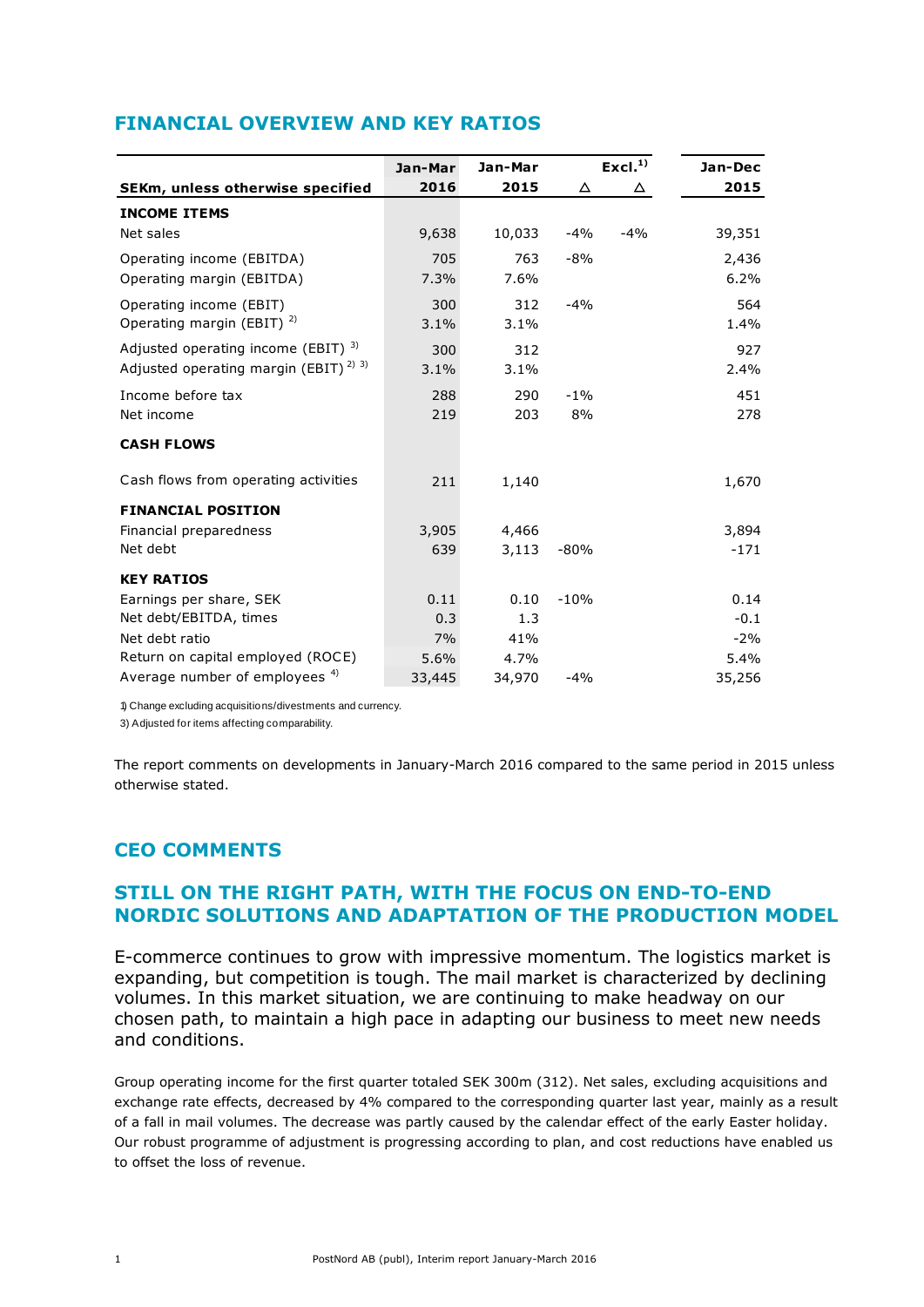The strong growth in e-commerce throughout the Nordic region continues. Our B2C volumes were 12.4% higher than in the corresponding quarter in 2015. PostNord is steadily consolidating its position as the first choice for e-retailers, by offering specialist know-how and offering a competitive portfolio of services that cater to all customer needs. On April 1, we launched MyPack in Europe, providing a service that enables our e-commerce customers to reach private individuals in Europe. This is made possible via our collaboration with DPD, which operates perhaps the best delivery network in Europe.

As part of our strategy to develop a harmonized end-to-end Nordic offering, we acquired G.P. Spedition in Denmark. The acquisition boosts our total offering in heavy logistics, above all in Danish and intra-Nordic logistics. PostNord is already a major, broadly-based logistics operator in Sweden and Norway. With the expansion in Denmark and last year's acquisition of UPK in Finland, we have rounded out our cross-border logistics offering to customers in all Nordic countries.

The Group's total mail volumes declined by 8% in the quarter, of which 18% in Denmark and 6% in Sweden. However, volumes were also impacted to some extent by the above-mentioned Easter effect. This development put pressure on constant adjustment of our operations. We are now progressively implementing our integrated production model, enabling us to increase capacity utilization and improve efficiency and service to our customers. It is also a matter of urgency that postal regulations should be realigned with the current business and communication landscape, in which digital modes of communication are continuing to gain ground. Against that background, we welcome that the Swedish government's special inquiry recommends that the requirement for overnight delivery be changed to two-day delivery. As regards the price cap, the inquiry opens up the possibility of taking our volume losses into account, but at the same time proposes that Sweden's Consumer Price Index (KPI) should be retained as a parameter. It is unfortunate since KPI doesn't reflect the price development for the major cost drivers in our business. The final report from the inquiry is expected after the summer. In Denmark, work continues on the review of Danish postal legislation.

One of our strategic priorities is to integrate sustainability into everything we do. To customers this means, for example, that we can help them cut their carbon dioxide emissions by offering environmentally correct communication and logistics solutions. We also aim to be an attractive employer who conducts its operations by clear business ethics principles and who makes correspondingly high demands on suppliers. Quality is an important priority area and, following disruptions during 2015 in Sweden, we have established better stability. By maintaining an even enhanced focus on quality throughout the organization and keeping up a high pace of development in our end-to-end Nordic offering, we will continue to live up to our customer promise. We deliver.

*Håkan Ericsson President & Group CEO*

### **IMPORTANT EVENTS IN JANUARY-MARCH**

#### Business area reorganization effective January 1, 2016

The Communication Services business area has been established, based on Business area Mail & Communication and Strålfors' service development business. Business area eCommerce & Logistics is a merger of Business area Logistics and the former Group unit eCommerce. The new organization creates the conditions for stepping up the pace of development in the Group's service offerings. Under the changes, responsibility for all goods distribution will be gathered within eCommerce & Logistics. Income from *Varubrev* will thus be reported within this business area as of the beginning of 2016.

#### Björn Ekstedt appointed as PostNord's CIO

On March 1, 2016, Björn Ekstedt took up the position of Group CIO, joining the Group Executive Team at the same time. Björn Ekstedt was previously CIO at Sandvik and Vattenfall, and also served in positions in the Swedish Armed Forces. He succeeded Joss Delissen.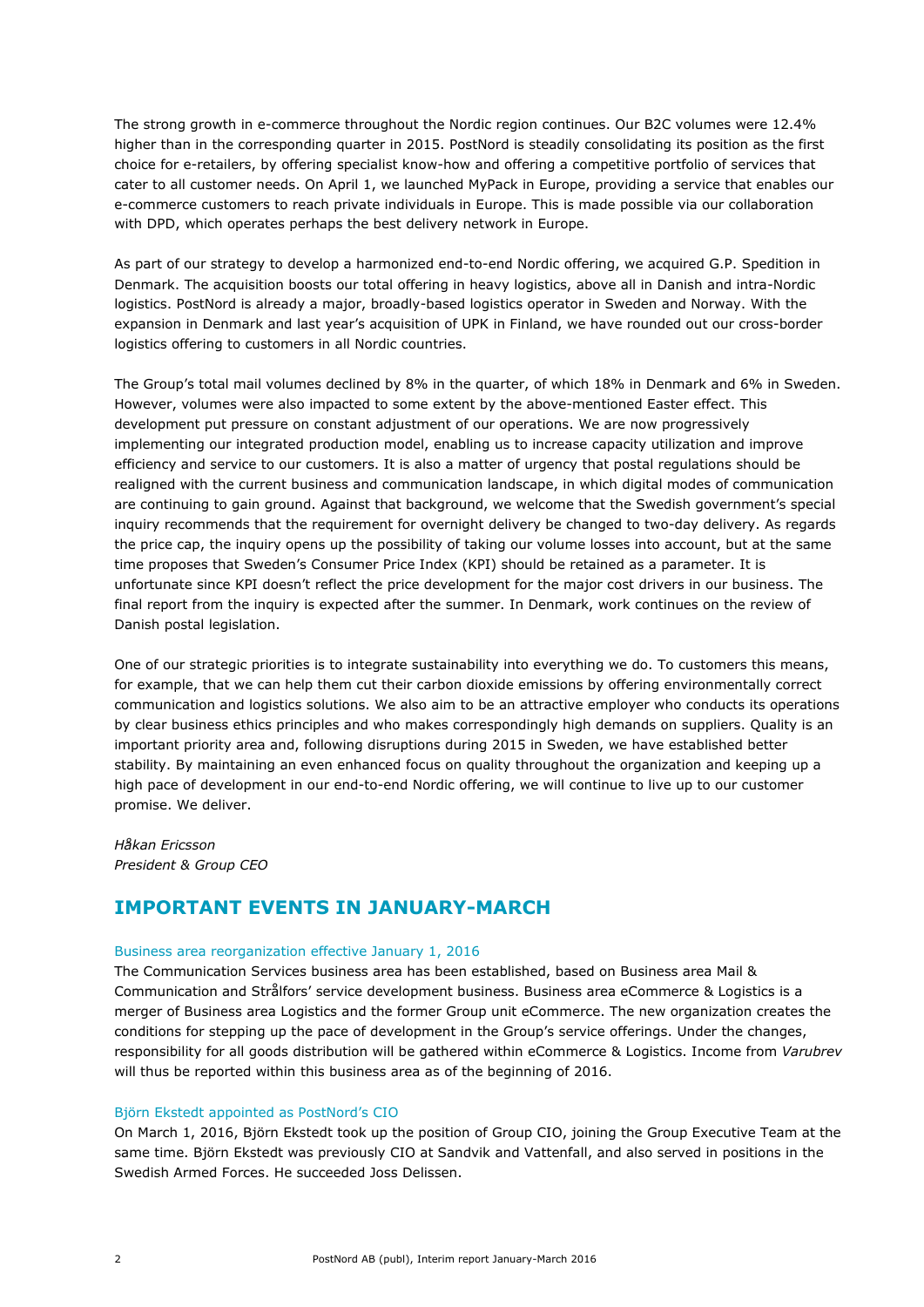#### New business model in Denmark

In Denmark demand from customers has led to a shift of volumes from priority to non-priority mail, which means that priority mail has in practice become more of an express service. A substantial increase in the price of priority mail was introduced on January 1, 2016, in order to establish reasonable economic conditions for this faster form of delivery.

### **IMPORTANT EVENTS AFTER THE REPORTING PERIOD**

#### New VAT legislation in Sweden

New Swedish VAT legislation on stamps and certain postal services came into effect on April 1, 2016. Under the legislation, stamps and postal services within the universal postal service that are not separately negotiated are VAT-exempt. This means that VAT exemption applies to direct-payment customers who do not have a service agreement with PostNord. As of April 1, 2016, the price for a stamp for mailing within Sweden is SEK 6.50, VAT-exempt, and for abroad SEK 13.00 The change in the law is expected to have only marginal financial impact on PostNord Sweden.

#### Acquisition of G.P. Spedition

On April 4, 2016, PostNord signed an agreement to acquire the assets and liabilities of G.P. Spedition, Denmark. The acquisition strengthens PostNord's position in goods and pallets in Denmark, and the Group's position in the Nordic logistics market. G.P. Spedition is a Danish forwarding company whose customers include Ford and Top-TOY. Following the acquisition, a powerful forwarding team will be integrated into PostNord, and through this expansion in Denmark the Group has a strong cross-border goods service offering to customers in all the Nordic countries.

#### Swedish postal regulation inquiry recommends two-day delivery

On April 8, 2016, the Swedish government's special inquiry into postal legislation presented its interim report on overnight delivery and the price ceiling.The report recommends that the current two requirements, that 85% of letters are to arrive by overnight delivery and that 97% of letters are to be delivered within three working days, should be replaced by one requirement to the effect that 95% of individual letters weighing up to 250 grams are to be delivered within two working days. The price cap is to be retained but should instead comprise two-day delivery and be made more flexible to enable pricing to adapt to falling mail volumes.

#### MyPack launched in Europe

On April 1, MyPack was launched in Europe. Through MyPack, recipient in Germany, Belgium, the Netherlands and Luxembourg will be able to collect their e-commerce items from Nordic e-retailers at agents. Sweden will be first off the blocks, and in June Norway, Denmark and Finland will also be able to offer the new delivery options. The aim during the year is to introduce MyPack in Austria, the Baltics, France, Portugal and the United Kingdom as well.

#### PostNord refinancing a SEK 2 billion credit facility

PostNord has entered into a multicurrency revolving credit facility (RCF) of SEK 2 billion and a bridging finance facility of SEK 1 billion. The new credit line replaces an existing RCF agreement. The term is initially three years, but there is an option for extension.

#### Annual General Meeting 2016

PostNord's Annual General Meeting (AGM) took place on April 28, 2016 at the Group's headquarters in Solna. The meeting adopted the income statements and balance sheets of the Group and parent company, adopted the Board's recommendation as to distribution of unappropriated profits and granted discharge from personal liability to the Board of Directors and the CEO for the financial year just ended. The meeting also resolved to approve guidelines on remuneration to senior executives and fees to Board members and auditors.

Directors Jens Moberg, Mats Abrahamsson, Gunnel Duveblad, Christian Ellegaard, Torben Janholt, Magnus Skåninger and Anitra Steen were re-elected. Mette Grunnet was elected to the Board, replacing Sisse Fjelsted Rasmussen who declined re-election. Jens Moberg was re-elected Chairman of the Board. The auditing firm KPMG AB was re-appointed to serve in the period until the end of the next AGM.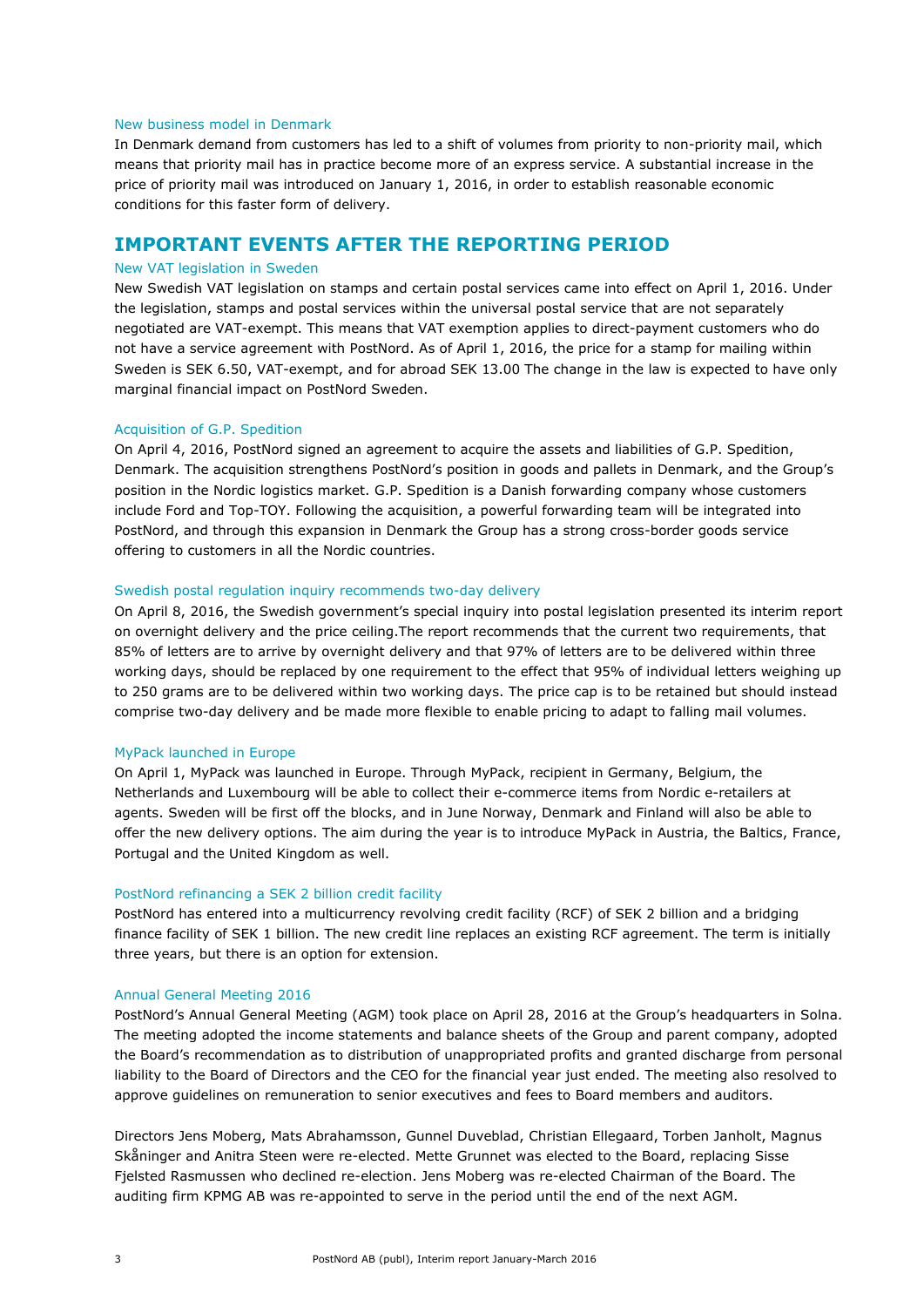### **GROUP SALES AND EARNINGS**

| External net sales 1)                       |       | Jan-Mar Jan-Mar |        | Excl. <sup>2</sup> | Jan-Dec |
|---------------------------------------------|-------|-----------------|--------|--------------------|---------|
| <b>SEKm</b>                                 | 2016  | 2015            |        |                    | 2015    |
| <b>Business area Communication Services</b> | 5,457 | 5.776           | -6%    | -5%                | 22,194  |
| Business area eCommerce & Logistics         | 4,181 | 4.257           | $-2\%$ | $-2%$              | 17,157  |
| Group total                                 | 9,638 | 10,033          |        |                    | 39,351  |

1) Numbers are restated in accordance with the new organization.

2) Change excluding acquisitions/divestments and currency.



Excluding acquisitions and exchange rate effects, PostNord's net sales decreased by 4%, partly as a result of the calendar effect of the earlier Easter holiday. As a result of continued digitization, mail volumes declined by a total of 8%, of which 18% in Denmark and 6% in Sweden. The Group's parcel volumes increased by 3%. Growth in e-commerce-related B2C continues, with e-commerce-related B2C parcel volumes rising 12%. As a result of the Easter effect and the decline in Norway's economy, which impacted on volumes for the Norwegian company, income decline overall for Business area eCommerce & Logistics.

Group operating income totaled SEK 300m (312). The operating margin was 3.1% (3.1). The loss of income was offset on the cost side by ongoing adjustments and efficiency improvements, as well as cost-cutting programs implemented.

Net financial items totaled SEK -12m (-22). Tax for the quarter was SEK -69m (-87). Net income totaled SEK 219m (203).



### **Total parcel volumes, Group**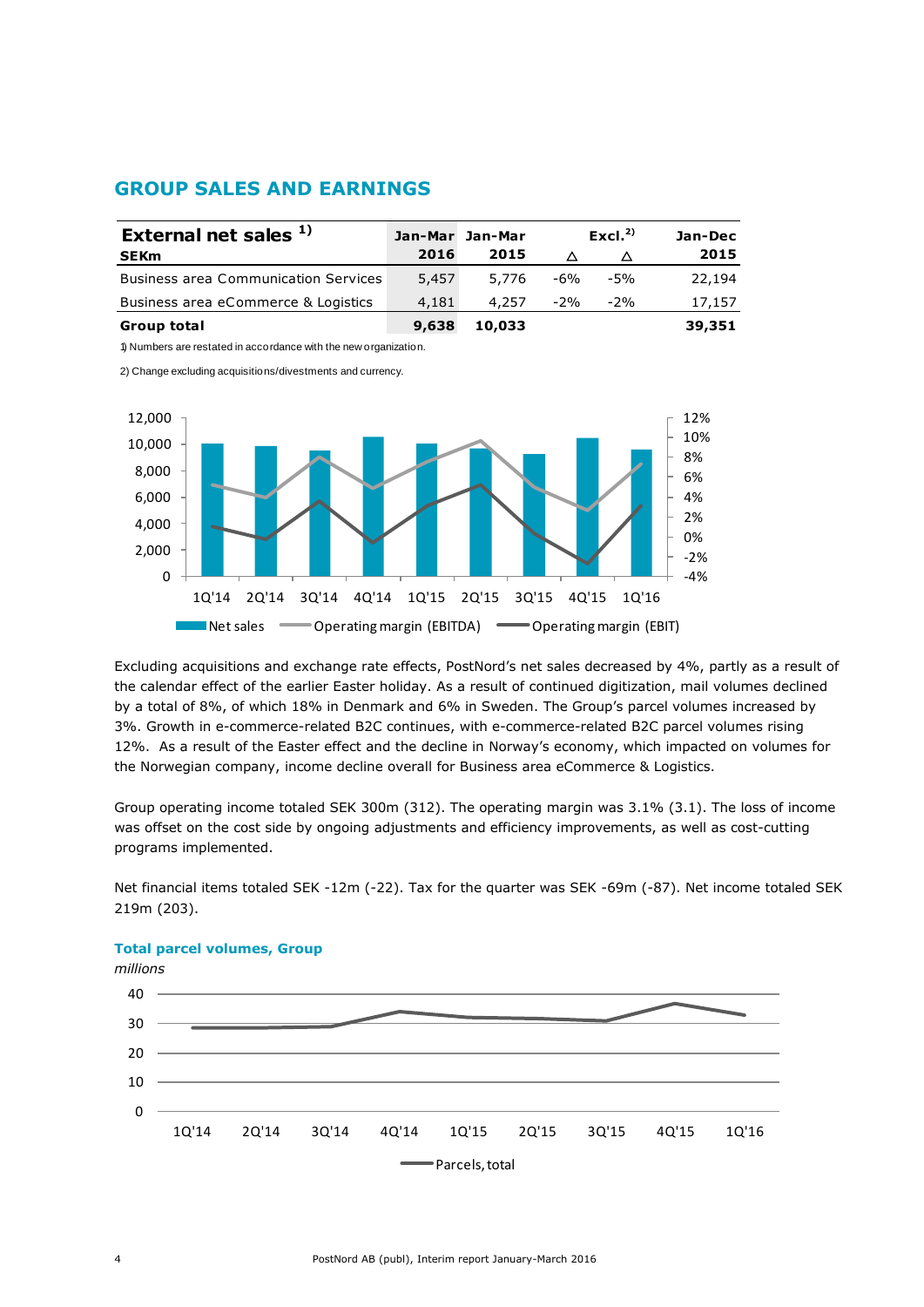### **FINANCIAL POSITION AND CASH FLOW**

The Group's equity fell SEK 589m to SEK 8,561m, compared to SEK 9,150m on December 31, 2015. The decline was in the main attributable to revaluation of pension obligations and pension assets under management in the amount of SEK 874m net, above all as a result of a lower discount rate used in the valuation of the obligations. Net income for the period, SEK 219m, made a positive contribution to equity.

The Group's net debt rose by SEK 810m to SEK 639m. The increase is largely a result of the abovementioned revaluation of pension obligations.

The debt ratio (net debt/equity) was 7% as at March 31, 2016, which was somewhat below the Group's target of 10-50%. The net debt/EBITDA ratio (trailing 12 months, multiple) was 0.3.

| 31-Mar     | 31-Dec     | $30 -$ Sep  | $30 - Jun$ | 31-Mar         |
|------------|------------|-------------|------------|----------------|
| 2016       | 2015       | 2015        | 2015       | 2015           |
| 3,849<br>0 | 3,840<br>0 | 3,849<br>57 | 3,816<br>0 | 5,141<br>1,563 |
| $-1,305$   | $-2.117$   | $-1.155$    | $-1.628$   | $-1,125$       |
| $-1,905$   | $-1.894$   | $-1.443$    | -1,445     | $-2,466$       |
| 639        | $-171$     | 1,308       | 743        | 3,113          |
|            |            |             |            |                |

1) Includes assets under management. When the assets under management are greater than the estimated net present value of the pension liabilities, they are accounted for under the line item Financial receivables.

Return on capital employed (trailing 12 months) ended the quarter at 5.6% (4.7). The improvement arose through a reduction in capital employed, partly as a result of a real estate sale in 2015.

The Group's financial preparedness totaled SEK 3,905m on March 31, 2016 and comprised cash and cash equivalents of SEK 1,905m and an unutilized credit facility of SEK 2,000m maturing in 2017.

Cash flow from operating activities totaled SEK 211m (1,140). Regarding the year-on-year comparison, it should be observed that the outcome for the first quarter of 2015 benefited from SEK 300m in supplier payments for March being paid on April 1, 2015, and by a tax refund of approximately SEK 300m.

Cash flow from investing activities totaled SEK -188m (-255). Investments in property, plant and equipment continued under a strict investment regime. The investments primarily related to vehicles in production as well as equipment for transportation and sorting. The figure for the preceding year benefited from the sale of a property in Denmark

Cash flow from financing activities totaled SEK -13m (-264).

Not dobt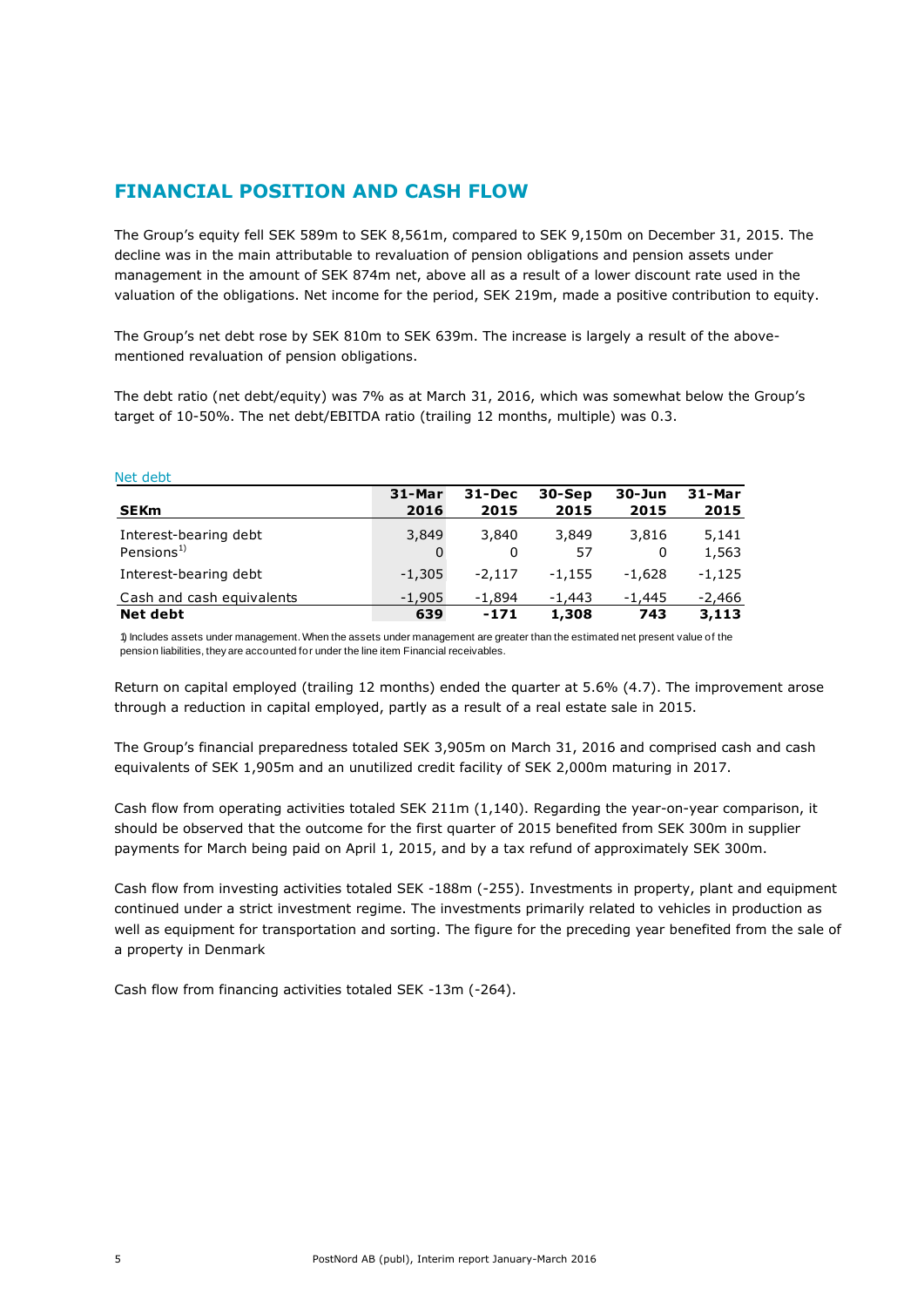### **COUNTRIES**

| <b>PostNord Sweden</b>                                   |         | Jan-Mar Jan-Mar |        | Excl. <sup>2</sup> | Jan-Dec |
|----------------------------------------------------------|---------|-----------------|--------|--------------------|---------|
| <b>SEKm</b>                                              | 2016    | 2015            | Δ      | △                  | 2015    |
| Net sales                                                | 5,720   | 5,818           | $-2\%$ | $-2\%$             | 23,080  |
| of which Communication Services (external) <sup>1)</sup> | 3,075   | 3,229           | -5%    | $-5%$              | 12,448  |
| of which eCommerce & Logistics (external) $1$ )          | 2,353   | 2,350           | 0%     | $0\%$              | 9,559   |
| Operating income (EBIT)                                  | 198     | 228             |        |                    | 750     |
| Operating margin, %                                      | 3.6%    | 3.9%            |        |                    | $3.2\%$ |
| Adjusted operating income (EBIT)                         | 198     | 228             |        |                    | 847     |
| Adjusted operating margin, %                             | $3.6\%$ | 3.9%            |        |                    | 3.7%    |

PostNord Sweden's net sales declined by a total of 2%, partly due to the Easter effect. Communication Services reported a 5% drop in sales as a result of a 6% decline in mail volumes. Sales by Business area eCommerce & Logistics were unchanged. B2C volumes increased through the effects of continued growth in e-commerce. Sales from third-party logistics and service logistics also showed a positive trend.

Operating income totaled SEK 198m (228). Costs have been adjusted in response to the lower volumes, but have been affected by higher social insurance costs for young people in Sweden.



#### **Mail volumes, Sweden**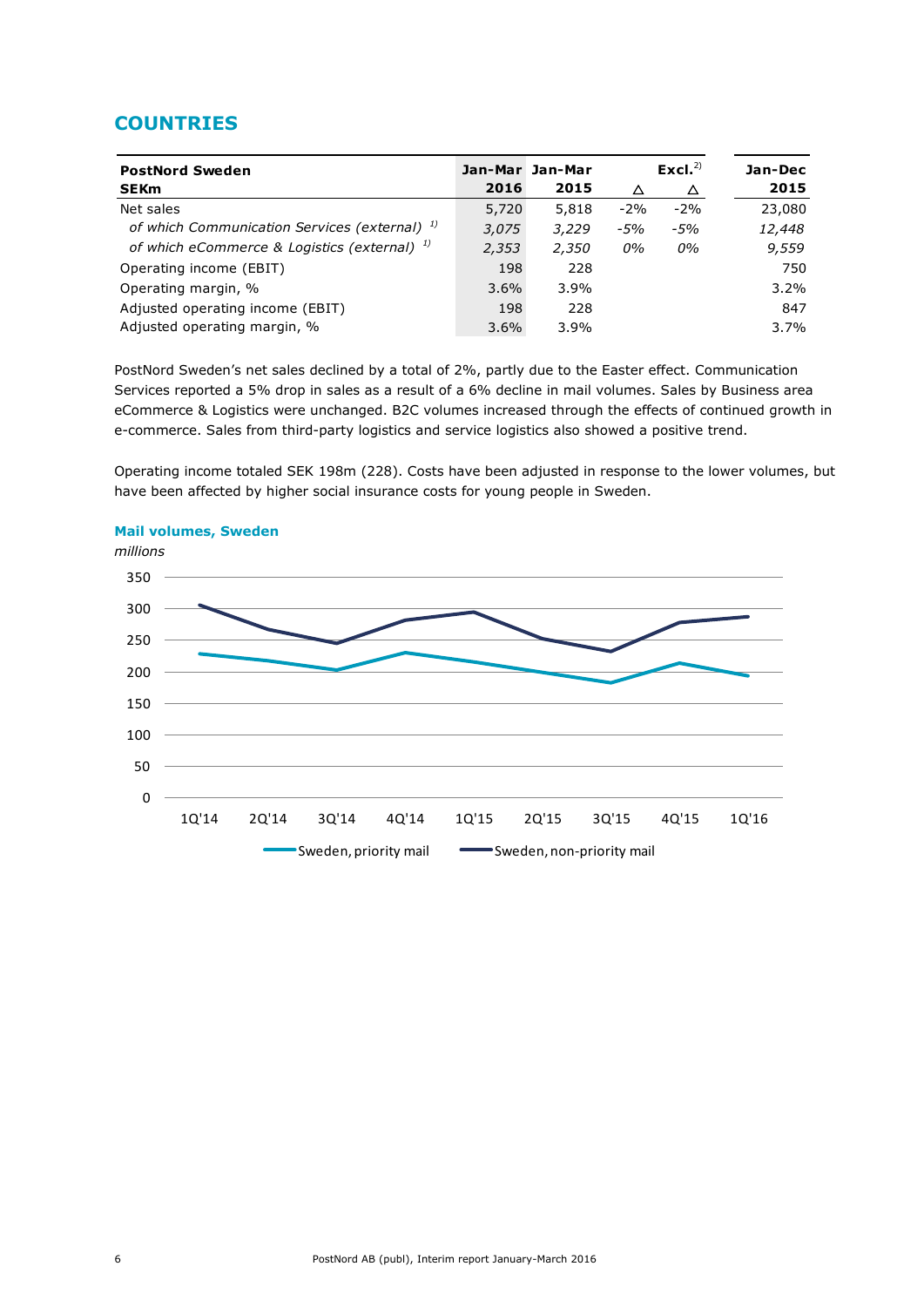| <b>PostNord Denmark</b>                                  |          | Jan-Mar Jan-Mar |      | Excl. $^{2)}$ | Jan-Dec |
|----------------------------------------------------------|----------|-----------------|------|---------------|---------|
| <b>SEKm</b>                                              | 2016     | 2015            | Δ    | Δ             | 2015    |
| Net sales                                                | 2,431    | 2.567           | -5%  | $-5%$         | 9,987   |
| of which Communication Services (external) <sup>1)</sup> | 1,449    | 1.618           | -10% | $-10%$        | 6,109   |
| of which eCommerce & Logistics (external) <sup>1)</sup>  | 853      | 824             | 4%   | 4%            | 3,400   |
| Operating income (EBIT)                                  | $-51$    | $-47$           |      |               | $-287$  |
| Operating margin, %                                      | $-2.1\%$ | $-1.8%$         |      |               | $-2.9%$ |
| Adjusted operating income (EBIT)                         | $-51$    | $-47$           |      |               | $-371$  |
| Adjusted operating margin, %                             | $-2.1\%$ | $-1.8%$         |      |               | $-3.7%$ |

Net sales for PostNord Denmark declined by a total of 5%, partly due to the Easter effect. In Communication Services, net sales declined by 10% as a result of an 18% fall in mail volumes. At the turn of the year 2015/2016, a sharp increase in the price of priority mail was effected, compensating to a certain extent for the decline in volumes. eCommerce in Denmark grew 4%, thanks to higher B2C-parcel volumes and new customer contracts in service logistics.

Operating income totaled SEK -51m (-47). The result was substantially affected by lower mail income that has not yet been fully offset by cost adjustments. A wide-ranging action program is under way in the Danish business, and costs fell by 5%.



#### **Mail volumes, Denmark**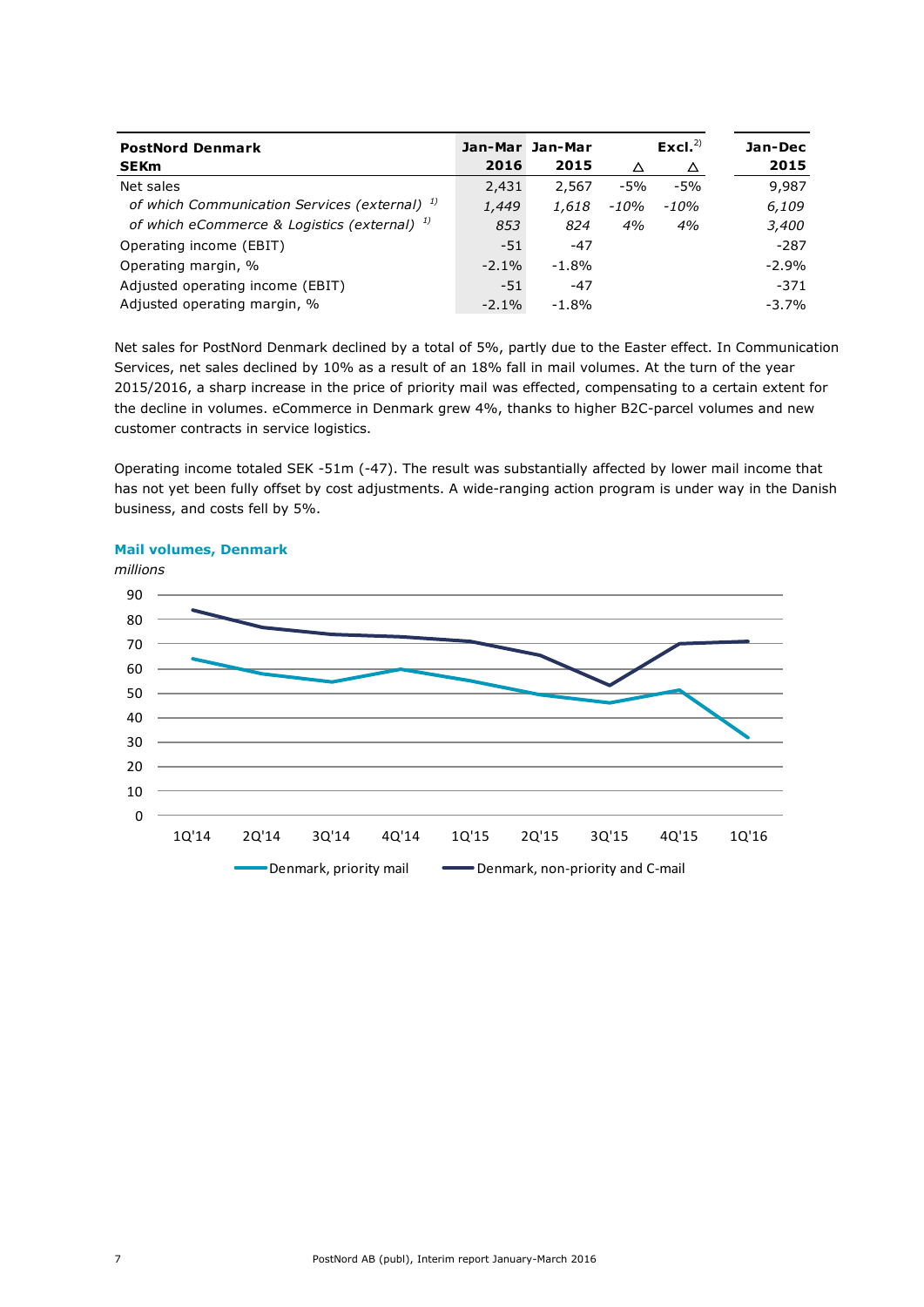| <b>PostNord Norway</b>                                   |          | Jan-Mar Jan-Mar |      | Excl. <sup>2</sup> | Jan-Dec  |
|----------------------------------------------------------|----------|-----------------|------|--------------------|----------|
| <b>SEKm</b>                                              | 2016     | 2015            | Δ    | Δ                  | 2015     |
| Net sales                                                | 911      | 1.077           | -15% | $-10%$             | 4,112    |
| of which Communication Services (external) <sup>1)</sup> | 8        | 13              | -38% | $-31%$             | 47       |
| of which eCommerce & Logistics (external) <sup>1)</sup>  | 806      | 970             | -17% | $-12%$             | 3,660    |
| Operating income (EBIT)                                  | $-1$     | 11              |      |                    | $-34$    |
| Operating margin, %                                      | $-0.1\%$ | $1.0\%$         |      |                    | $-0.8%$  |
| Adjusted operating income (EBIT)                         | $-1$     | 11              |      |                    | $-25$    |
| Adjusted operating margin, %                             | $-0.1%$  | 1.0%            |      |                    | $-0.6\%$ |

PostNord Norway's net sales decreased by 15%. Excluding acquisitions and exchange rate effects, net sales fell by 10% due partly to the Easter effect but mostly because of subdued demand as a result of a slowdown in the Norwegian economy related to the steep drop in the price of oil. Operating income totaled SEK -1m (11). A wide-ranging program to adjust costs is in progress but has not fully offset the decline in income.

| <b>PostNord Finland</b>                                  |                | Jan-Mar Jan-Mar |     | Excl. <sup>2</sup> | Jan-Dec  |
|----------------------------------------------------------|----------------|-----------------|-----|--------------------|----------|
| <b>SEKm</b>                                              | 2016           | 2015            | Δ   | Δ                  | 2015     |
| Net sales                                                | 231            | 175             | 32% | $1\%$              | 787      |
| of which Communication Services (external) <sup>1)</sup> | $\overline{4}$ | 4               | 0%  | $-2%$              | 15       |
| of which eCommerce & Logistics (external) <sup>1)</sup>  | 168            | 112             | 50% | 1%                 | 538      |
| Operating income (EBIT)                                  | $-12$          |                 |     |                    | -1       |
| Operating margin, %                                      | $-5.2\%$       | $0.6\%$         |     |                    | $-0.1\%$ |
| Adjusted operating income (EBIT)                         | $-12$          |                 |     |                    | -1       |
| Adjusted operating margin, %                             | $-5.2%$        | 0.6%            |     |                    | $-0.1\%$ |

PostNord Finland's net sales grew by 32%. Excluding acquisitions and exchange rate effects, net sales increased 1%. The market is characterized by a challenging economic situation in Finland and tough competition in the logistics market.

Operating income totaled SEK -12m (1). The decline is largely attributable to costs arising from integration of the company acquired in 2015, Uudenmaan Pikakuljetus Oy (UPK). During the quarter, UPK was merged with PostNord OY.

|      |         |                 | Excl. <sup>2</sup> | Jan-Dec |
|------|---------|-----------------|--------------------|---------|
| 2016 | 2015    | Δ               | Δ                  | 2015    |
| 617  | 641     | $-4%$           | $-1\%$             | 2,335   |
| 588  | 621     | $-5%$           | $-3%$              | 2,251   |
| 34   | 26      |                 |                    | $-36$   |
| 5.5% | $4.1\%$ |                 |                    | $-1.5%$ |
| 34   | 26      |                 |                    | 86      |
| 5.5% | $4.1\%$ |                 |                    | 3.7%    |
|      |         | Jan-Mar Jan-Mar |                    |         |

Net sales for PostNord Strålfors fell 4%. Excluding exchange rate effects, sales decreased 1% mainly as a result of a decline in the market for physical communication services, which was partly balanced by higher sales under new customer agreements and higher volumes in digital communication offerings.

Operating income totaled SEK 34m (26). The improvement arose mainly through cost-cutting programs implemented.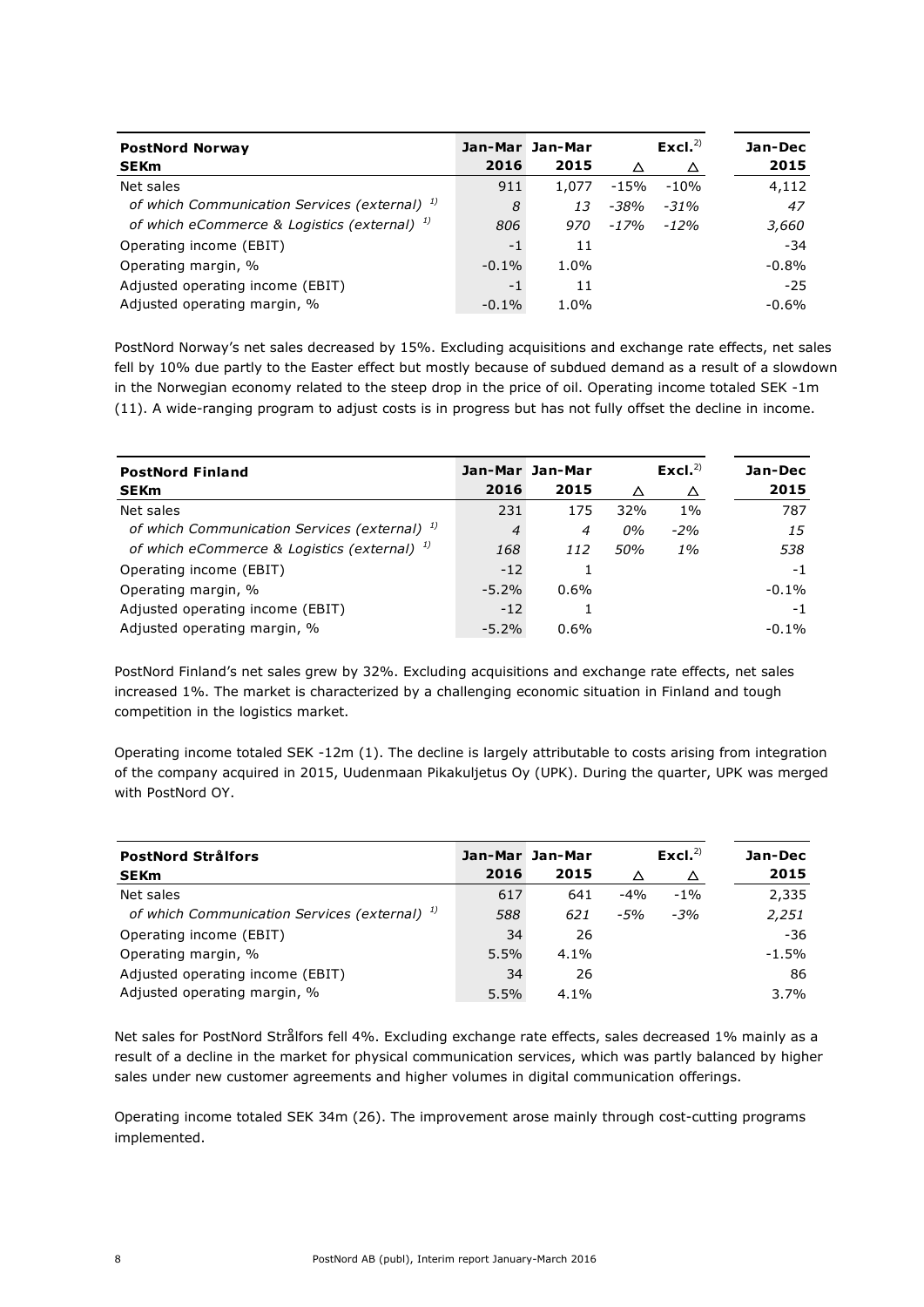| <b>Direct Link</b>                                       |      | Jan-Mar Jan-Mar |     | Excl. <sup>2</sup> | Jan-Dec |
|----------------------------------------------------------|------|-----------------|-----|--------------------|---------|
| <b>SEKm</b>                                              | 2016 | 2015            | Δ   | Δ                  | 2015    |
| Net sales                                                | 283  | 232             | 22% | 23%                | 1,055   |
| of which Communication Services (external) <sup>1)</sup> | 283  | 232             | 22% | 23%                | 1,055   |
| Operating income (EBIT)                                  | 15   | 13              |     |                    | 78      |
| Operating margin, %                                      | 5.5% | $5.4\%$         |     |                    | 7.3%    |
| Adjusted operating income (EBIT)                         | 15   | 13              |     |                    | 78      |
| Adjusted operating margin, %                             | 5.5% | $5.4\%$         |     |                    | 7.3%    |

The increase in sales derives from the operations in APAC (Asia Pacific) under agreements with major new customers. Other operations performed less strongly, partly through rising competition and exchange rate effects.

För other and eliminations See Note 2.

Common notes applicable to the financial tables in the above section:

- $1)$  Figures for comparison have been adjusted in line with the new business area organization.
- <sup>2)</sup> Change excluding acquisitions/divestment within operational activities and exchange rates.

### **SUSTAINABILITY**

The average number of employees totaled 33,445 (34,970), a reduction of 1,525. Sweden and Denmark accounted for the major share of the reduction. Sick leave ended the quarter at 5.8% (5.4). The level remains too high and in order to address the problem, in which long-term sick leave accounts for the highest growth, initiatives are focused on rehabilitation, together with fitness programs and the company healthcare service. Over the quarter, the proportion of women in management positions rose from 28% to 30%, mainly reflecting the fact that the proportion of women managers at levels 1-3 has risen to 34% from 30% at the turn of the year. Within the compass of the wide-ranging Move – Change for Diversity program, a candidate program and a mentoring program were launched during the year.

Carbon dioxide emissions were 3% lower than in the corresponding quarter last year, at 93,114 tonnes. Reductions were achieved in all country organizations. In Sweden, the ongoing work on optimizing the admixture of biofuel continued. In Denmark, lower fuel consumption in transportation compensated to some extent for a higher level of electricity consumption on premises. Within the framework of PostNord's environmental fund, funds were allocated to the installation of charging posts and LED lighting.

The weighted delivery quality for priority mail was 89.6% during the quarter. Actions to bring about immediate quality improvements have been taken in both Sweden and Denmark, while long-term improvement measures continue. In the quarter specifically, quality was adversely affected by the fact that a high volume of Easter deliveries required a high degree of manual processing. In parcels, the weighted quality remained high, at 96.8%.

At the end of the first quarter 2016, a total of 45% of the suppliers who account for 80% of the Group's total purchasing signed up to the Code of Conduct for Suppliers. During the quarter, the focus was on establishing a baseline for how many of the Group's suppliers have accepted the Code of Conduct for Suppliers and for carrying out training courses for increasing awareness in-house of sustainability issues at the supplier stage.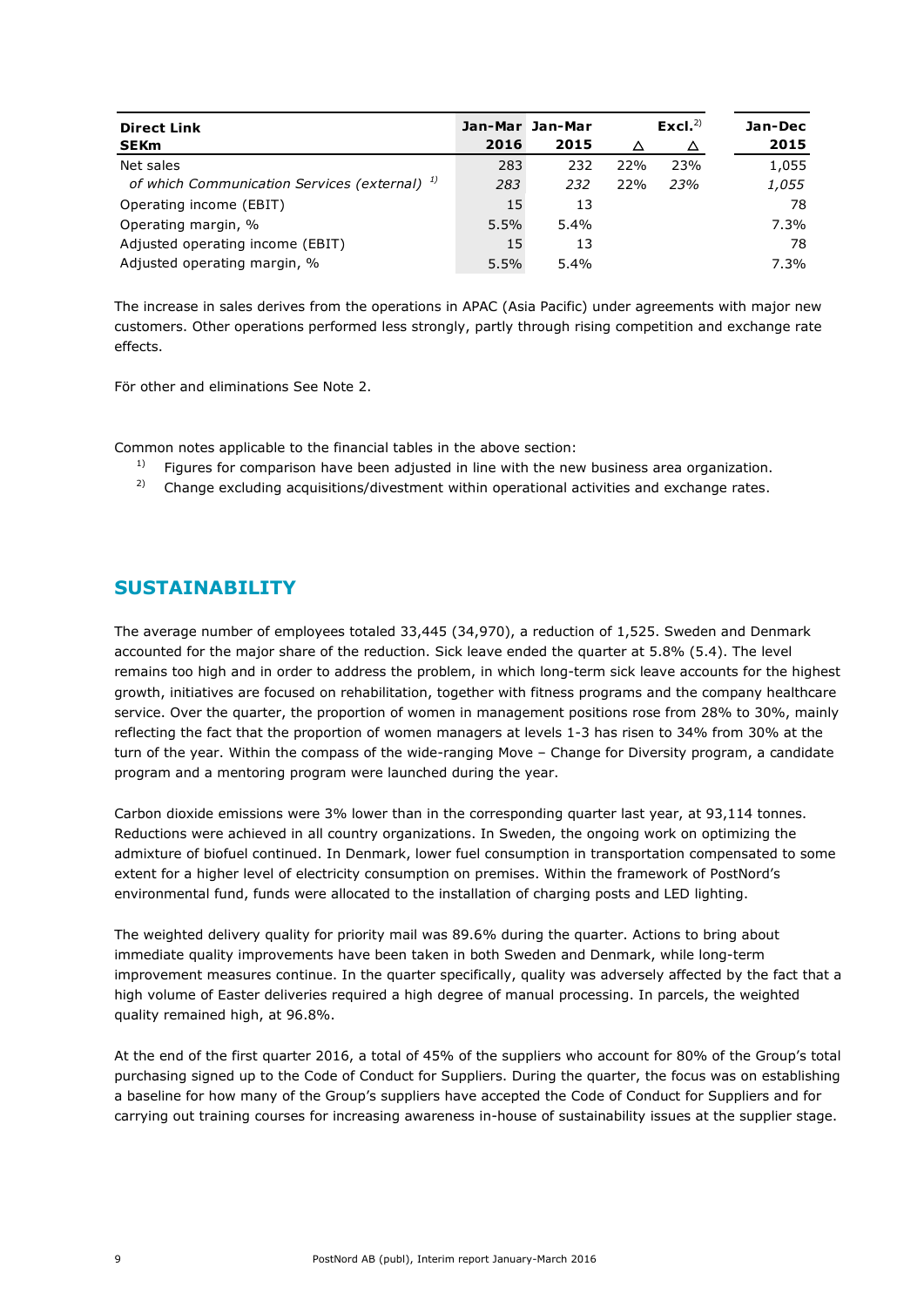### **FINANCIAL CALENDAR**

Interim report January-June 2016 August 12, 2016 Interim report January-September 2016 October 28, 2016

Solna, April 29, 2016 PostNord AB (publ), CIN 556771-2640

Håkan Ericsson *President and Group CEO*

This report has not been subject to review by the Company's auditors.

PostNord AB (publ) is required to disclose this information under the Securities Markets Act. The information was submitted for publication at 8:30 a.m. CET on April 29, 2016.

Every care has been taken in the translation of this interim report. In the event of discrepancies, the Swedish original will supersede the English translation.

### **CONTACT INFORMATION**

**CFO** Gunilla Berg, +46 (0)10 436 28 10 Chief Communications Officer Per Mossberg, +46 (0)10 436 39 15

Contact: ir@postnord.com

#### Sweden

Mailing address: SE-105 00 Stockholm Visiting address: Terminalvägen 24, Solna Tel.: +46 (0)10 436 00 00 [www.postnord.com](http://www.postnord.com/)

#### Denmark

Mailing and visiting address: Hedegaardsvej 88 DK-2300 Copenhagen S Tel.: +45 70 70 70 30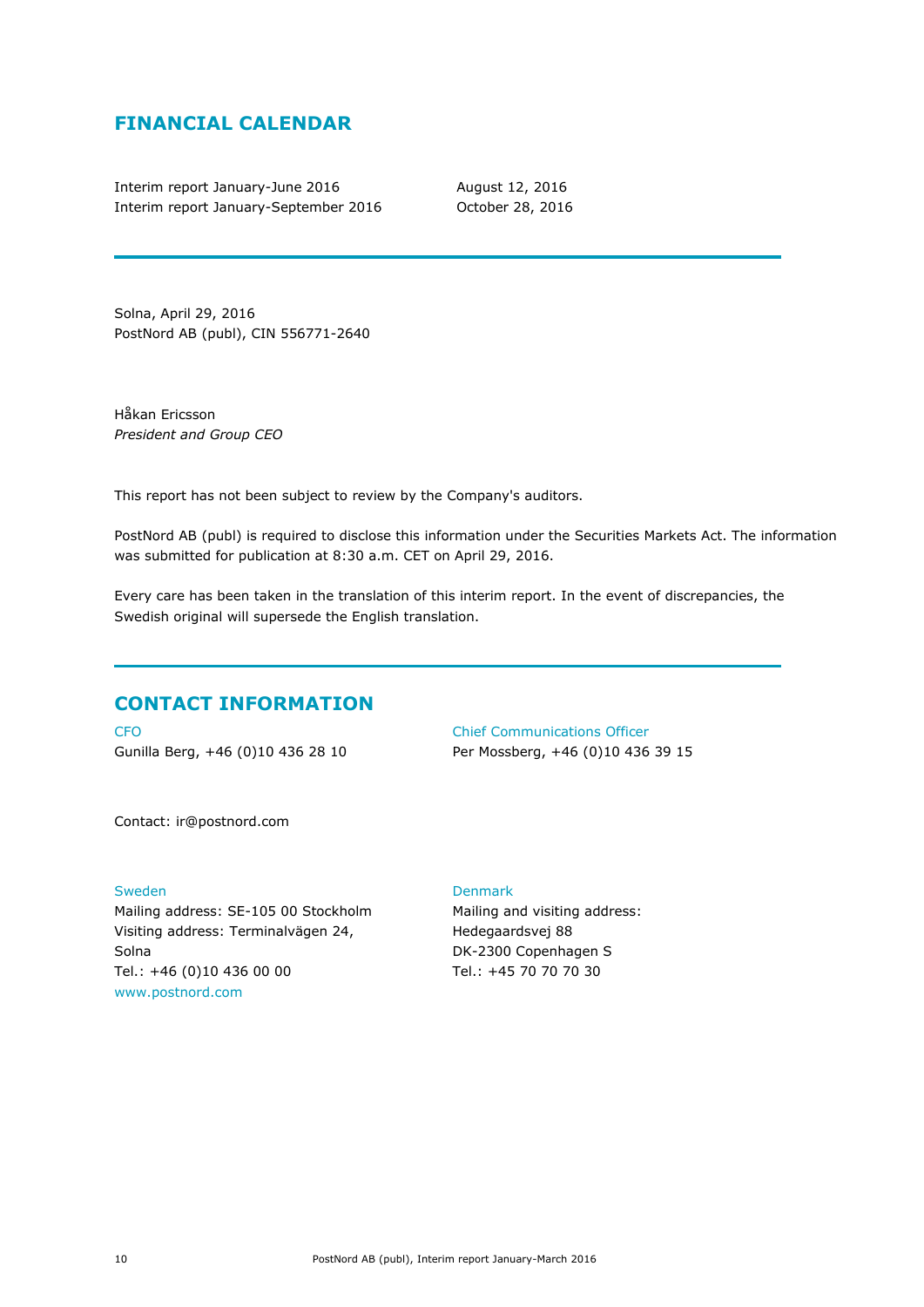# **FINANCIAL STATEMENTS**

### **Consolidated income statement**

|                                            |                | Jan-Mar  | Jan-Mar  | Jan-Dec   |
|--------------------------------------------|----------------|----------|----------|-----------|
| <b>SEKm</b>                                | <b>Note</b>    | 2016     | 2015     | 2015      |
|                                            | 1              |          |          |           |
| Net sales                                  |                | 9,638    | 10,033   | 39,351    |
| Other income                               |                | 54       | 75       | 765       |
| <b>Income</b>                              | $\overline{2}$ | 9,692    | 10,108   | 40,116    |
|                                            |                |          |          |           |
| Personnel expenses                         |                | $-4,365$ | $-4,536$ | $-17,624$ |
| Transport expenses                         |                | $-2,345$ | $-2,473$ | $-10,051$ |
| Other expenses                             |                | $-2,278$ | $-2,336$ | $-10,005$ |
| Depreciation, amortization and impairments |                | $-404$   | -451     | $-1,872$  |
| <b>Expenses</b>                            |                | $-9,392$ | $-9,796$ | $-39,552$ |
| <b>OPERATING INCOME</b>                    |                | 300      | 312      | 564       |
| Financial income                           |                | 5        | 5        | 21        |
| Financial expenses                         |                | $-17$    | $-27$    | $-134$    |
| Net financal items                         |                | $-12$    | $-22$    | $-113$    |
| <b>INCOME BEFORE TAX</b>                   |                | 288      | 290      | 451       |
| Tax                                        |                | $-69$    | -87      | $-173$    |
| <b>NET INCOME</b>                          |                | 219      | 203      | 278       |
| Attributable to                            |                |          |          |           |
| Parent company shareholders                |                | 218      | 203      | 276       |
| Non-controlling interests                  |                |          | $\Omega$ | 2         |
| Earnings per share, SEK                    |                | 0.11     | 0.10     | 0.14      |

# **Consolidated statement of comprehensive income**

|                                         | Jan-Mar  | Jan-Mar | Jan-Dec |
|-----------------------------------------|----------|---------|---------|
| <b>SEKm</b>                             | 2016     | 2015    | 2015    |
| <b>NET INCOME</b>                       | 219      | 203     | 278     |
| OTHER COMPREHENSIVE INCOME              |          |         |         |
| I tems that cannot be transferred to    |          |         |         |
| net income                              |          |         |         |
| Revaluation of pension liabilities      | $-1,120$ | -648    | 1,388   |
| Change in deferred tax                  | 246      | 143     | $-166$  |
| Total                                   | $-874$   | -505    | 1,222   |
| I tems that have been or may be         |          |         |         |
| transferred to net income               |          |         |         |
| Cash flow hedges after tax              |          | $-1$    |         |
| <b>Translation differences</b>          | 65       | -51     | -342    |
| Total                                   | 66       | -52     | -338    |
| <b>TOTAL OTHER COMPREHENSIVE INCOME</b> | -808     | $-557$  | 884     |
| <b>COMPREHENSIVE INCOME</b>             | -589     | $-354$  | 1,162   |
|                                         |          |         |         |
| Attributable to                         |          |         |         |
| Parent company shareholders             | $-590$   | $-354$  | 1,160   |
| Non-controlling interests               |          | 0       | 2       |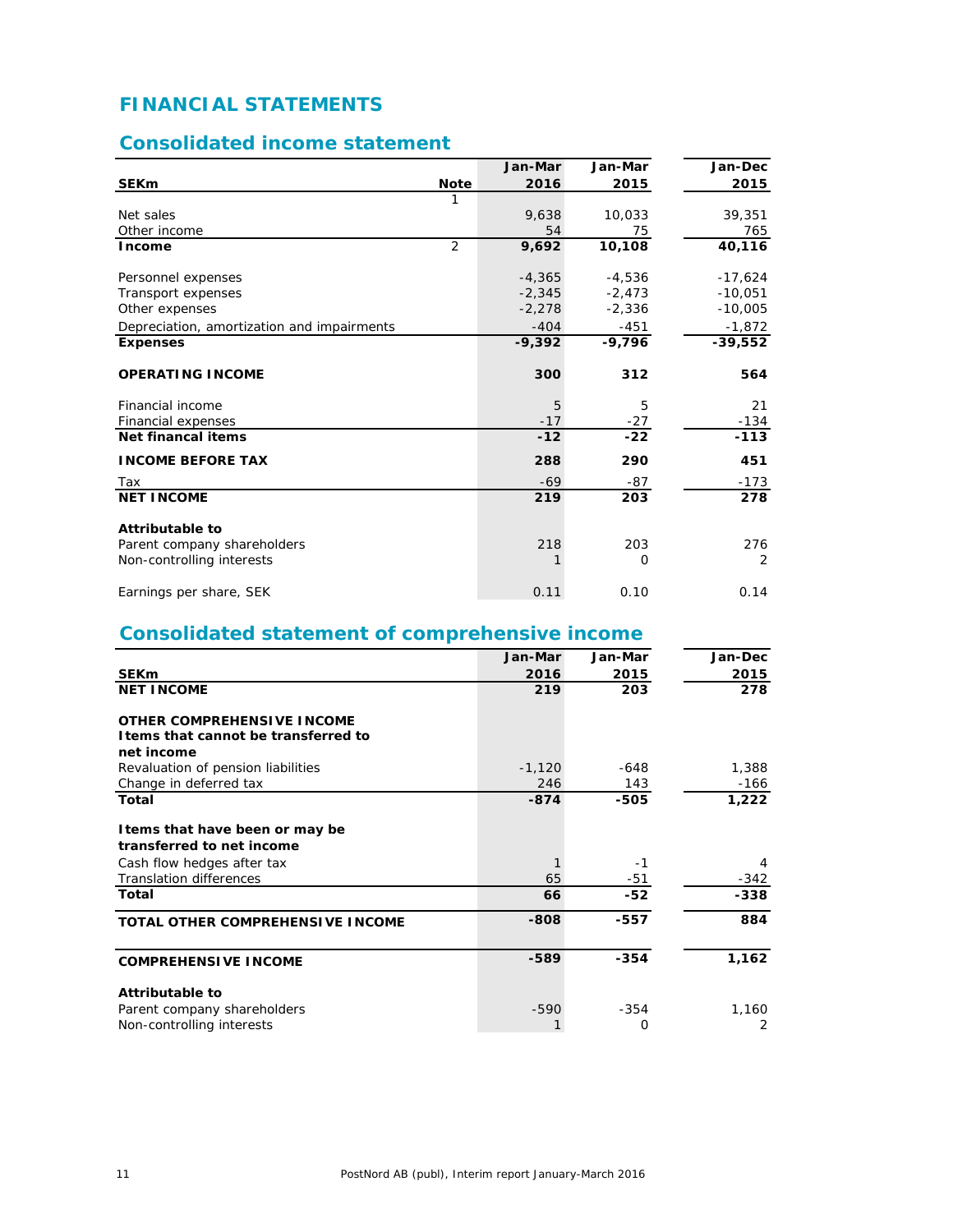## **Consolidated statement of cash flows**

|                                                                                                      | Jan-Mar | Jan-Mar       | Jan-dec         |
|------------------------------------------------------------------------------------------------------|---------|---------------|-----------------|
| <b>SEKm</b>                                                                                          | 2016    | 2015          | 2015            |
| <b>OPERATING ACTIVITIES</b>                                                                          |         |               |                 |
| Income before tax                                                                                    | 288     | 290           | 451             |
| Adjustments for non-cash items:                                                                      | $-45$   | 27            | 554             |
| Taxes                                                                                                | 1       | 44            | $-79$           |
| Cash flow from operating activities before changes in                                                | 244     | 361           | 926             |
| working capital                                                                                      |         |               |                 |
| Cash flow from changes in working capital                                                            |         |               |                 |
|                                                                                                      |         |               |                 |
| Increase(-)/decrease(+) in inventories                                                               | $-16$   | 8             | 28              |
| Increase(-)/decrease(+) in other operating receivables                                               | 78      | $-17$         | 76              |
| Increase(+)/decrease(-) in other operating liabilities                                               | $-65$   | 745           | 629             |
| Other changes in working capital                                                                     | $-30$   | 43            | 11              |
| Changes in working capital                                                                           | $-33$   | 779           | 744             |
| Cash flow from operating activities                                                                  | 211     | 1,140         | 1,670           |
| <b>INVESTING ACTIVITIES</b>                                                                          |         |               |                 |
| Purchase of property, plant and equipment                                                            | $-159$  | $-251$        | $-1,027$        |
| Sale of property, plant and equipment                                                                | 8       | 17            | 525             |
| Purchase of other intangible fixed assets                                                            | $-42$   | $-17$         | $-82$           |
| Acquisition of subsidiaries, net                                                                     |         | $-2$          | $-81$           |
| Change in financial assets                                                                           | 5       | $-2$          | 19              |
| Cash flow from investing activities                                                                  | $-188$  | $-255$        | $-646$          |
| <b>FINANCING ACTIVITIES</b>                                                                          |         |               |                 |
| Amortized debts                                                                                      |         | $-200$        | $-843$          |
| Dividend paid                                                                                        |         |               | -3              |
| Net pension transactions                                                                             | $-22$   | $-21$         | $-85$           |
|                                                                                                      | 9       |               |                 |
| Increase(+)/decrease(-) in other interest-bearing liabilities<br>Cash flow from financing activities | $-13$   | -43<br>$-264$ | $-36$<br>$-967$ |
|                                                                                                      |         |               |                 |
| <b>CASH FLOW FOR THE PERIOD</b>                                                                      | 10      | 621           | 57              |
| Cash and cash equivalents, opening balance                                                           | 1,894   | 1,843         | 1,843           |
| Translation difference in cash and cash equivalents                                                  | 1       | 2             | -6              |
| Cash and cash equivalents, closing balance                                                           | 1,905   | 2,466         | 1,894           |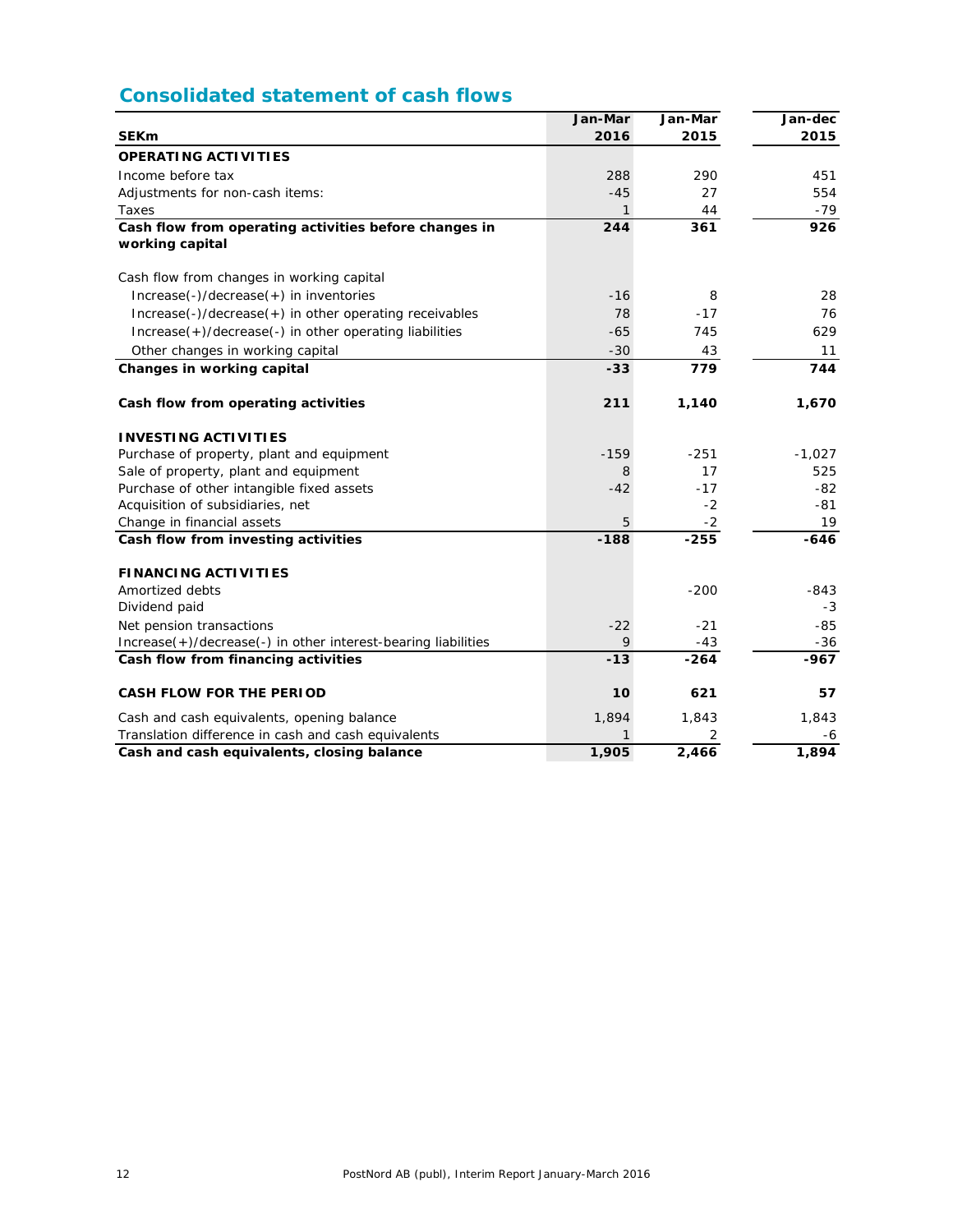| <b>Consolidated statement of financial position</b> |  |  |
|-----------------------------------------------------|--|--|
|                                                     |  |  |

| <b>MSEK</b><br><b>Not</b>                                   | 31 mar<br>2016 | 31 dec<br>2015 | 30 sep<br>2015 | 30 jun<br>2015 | 31 mar<br>2015 |
|-------------------------------------------------------------|----------------|----------------|----------------|----------------|----------------|
| 1                                                           |                |                |                |                |                |
| <b>ASSETS</b>                                               |                |                |                |                |                |
| Goodwill                                                    | 3,275          | 3,236          | 3,372          | 3,361          | 3,361          |
| Other intangible assets                                     | 901            | 955            | 1,065          | 1,163          | 1,244          |
| Property, plant and equipment                               | 8,540          | 8,664          | 8,713          | 8,873          | 9,066          |
| Participations in associated companies and joint ventures   | 62             | 71             | 73             | 72             | 85             |
| Financial investments<br>4                                  | 254            | 250            | 248            | 255            | 258            |
| Other non-current receivables                               | 1,125          | 1,945          | 954            | 1,420          | 915            |
| Deferred tax assets                                         | 780            | 484            | 647            | 502            | 557            |
| Total non-current assets                                    | 14,937         | 15,605         | 15,072         | 15,646         | 15,486         |
|                                                             |                |                |                |                |                |
| Inventories                                                 | 166            | 150            | 158            | 168            | 170            |
| Tax assets                                                  | 579            | 527            | 520            | 396            | 343            |
| 4<br>Trade receivables                                      | 4,368          | 4,524          | 4,347          | 4,402          | 4,689          |
| Prepaid expenses and accrued income                         | 1,395          | 1,251          | 1,464          | 1,484          | 1,277          |
| Other receivables                                           | 470            | 563            | 666            | 1,129          | 391            |
| Cash and cash equivalents<br>4                              | 1,905          | 1,894          | 1,443          | 1,445          | 2,466          |
| Assets held for sale                                        | 213            | 209            | 200            | 286            | 997            |
| <b>Total current assets</b>                                 | 9,096          | 9,118          | 8,798          | 9,310          | 10,333         |
| <b>TOTAL ASSETS</b>                                         | 24,033         | 24,723         | 23,870         | 24,956         | 25,819         |
|                                                             |                |                |                |                |                |
| <b>EQUITY AND LIABILITIES</b>                               |                |                |                |                |                |
| <b>EQUITY</b>                                               |                |                |                |                |                |
| Capital stock                                               | 2,000          | 2,000          | 2,000          | 2,000          | 2,000          |
| Other contributed equity                                    | 9,954          | 9,954          | 9,954          | 9,954          | 9,954          |
| Reserves                                                    | $-1,964$       | $-2,030$       | $-1,886$       | $-1,836$       | $-1,744$       |
| Retained earnings                                           | $-1,433$       | $-777$         | $-1,123$       | $-699$         | $-2,577$       |
| Total equity attributable to parent<br>company shareholders | 8,557          | 9,147          | 8,945          | 9,419          | 7,633          |
|                                                             |                |                |                |                |                |
| <b>Non-controlling interests</b>                            | 4              | 3              | З              | 2              |                |
| <b>TOTAL EQUITY</b>                                         | 8,561          | 9,150          | 8,948          | 9,421          | 7,637          |
|                                                             |                |                |                |                |                |
| <b>LIABILITIES</b>                                          |                |                |                |                |                |
| Non-current interest-bearing liabilities<br>4               | 3,711          | 3,705          | 3,816          | 3,805          | 3,772          |
| Other non-current liabilities                               | 55             | 40             | 38             | 38             | 38             |
| Pensions                                                    |                |                | 57             |                | 1,563          |
| Other provisions                                            | 1,726          | 1,712          | 1,529          | 1,526          | 1,655          |
| Deferred tax liabilities                                    | 981            | 861            | 799            | 954            | 626            |
| <b>Total non-current liabilities</b>                        | 6,473          | 6,318          | 6,239          | 6,323          | 7,654          |
| 4<br>Current interest-bearing liabilities                   | 138            | 134            | 34             | 11             | 1,368          |
| Trade payables                                              | 1,955          | 2,294          | 1,947          | 2,070          | 2,252          |
| Tax liabilities                                             | 51             | 47             | 73             | 84             | 68             |
| Other current liabilities                                   | 1,738          | 1,727          | 2,098          | 1,919          | 1,762          |
| Accrued expenses and prepaid income                         | 4,660          | 4,404          | 4,030          | 4,570          | 4,442          |
| Other provisions                                            | 457            | 649            | 501            | 558            | 636            |
| <b>Total current liabilities</b>                            | 8,999          | 9,255          | 8,683          | 9,212          | 10,528         |
|                                                             |                |                |                |                |                |
| <b>TOTAL LIABILITIES</b>                                    | 15,472         | 15,573         | 14,922         | 15,535         | 18,182         |
| TOTAL EQUITY AD LIABILITIES                                 | 24,033         | 24,723         | 23,870         | 24,956         | 25,819         |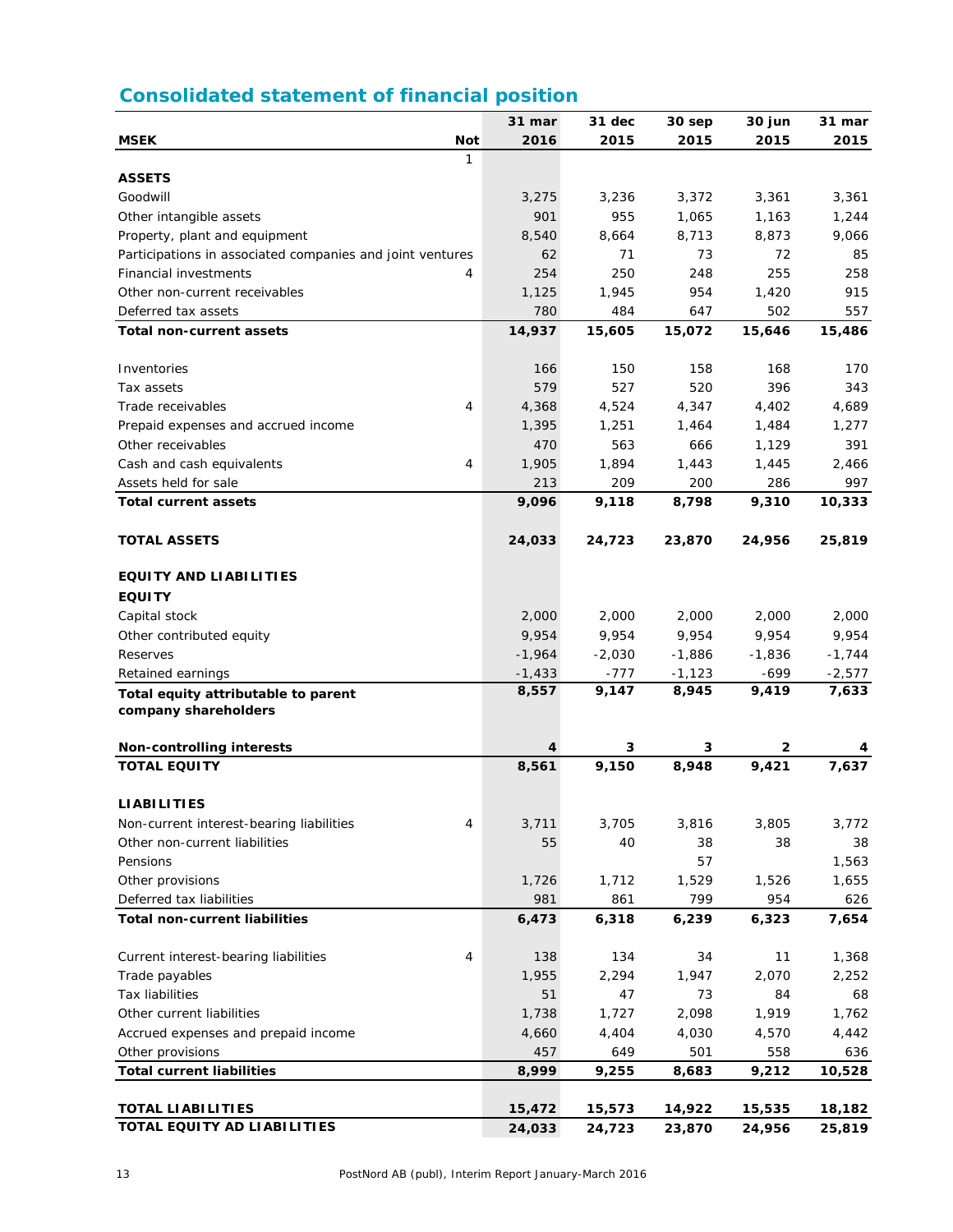| <b>SEKm</b>                               | Capital<br>stock $1$ | Contributed<br>equity | Translation<br>differences | Hedging<br>reserve | earnings | Retained Non-controlling<br>interests | Total<br>equity |
|-------------------------------------------|----------------------|-----------------------|----------------------------|--------------------|----------|---------------------------------------|-----------------|
| Opening balance 1 Jan 2015                | 2,000                | 9,954                 | $-1.680$                   | $-12$              | $-2.275$ | 4                                     | 7,991           |
| Other comprehensive income for the period |                      |                       |                            |                    |          |                                       |                 |
| Net income for the period                 |                      |                       |                            |                    | 203      |                                       | 203             |
| Other comprehensive income for the period |                      |                       | $-51$                      | -1                 | $-505$   |                                       | $-557$          |
| Total other comprehensive income for the  |                      |                       | $-51$                      | -1                 | $-302$   | o                                     | $-354$          |
| Dividend                                  |                      |                       |                            |                    |          |                                       | $\Omega$        |
| Closing balance 31 Mar 2015               | 2,000                | 9.954                 | $-1,731$                   | $-13$              | $-2,577$ | 4                                     | 7,637           |

|                                                    |                       | Equity attributable to the parent company's shareholders |                            |                    |          |                                       |                 |
|----------------------------------------------------|-----------------------|----------------------------------------------------------|----------------------------|--------------------|----------|---------------------------------------|-----------------|
| <b>SEKm</b>                                        | Capital<br>stock $1)$ | Contributed<br>equity                                    | Translation<br>differences | Hedging<br>reserve | earnings | Retained Non-controlling<br>interests | Total<br>equity |
| Opening balance 1 Apr 2015                         | 2,000                 | 9.954                                                    | $-1,731$                   | $-13$              | $-2,577$ | 4                                     | 7,637           |
| Other comprehensive income for the period          |                       |                                                          |                            |                    |          |                                       |                 |
| Net income for the period                          |                       |                                                          |                            |                    | 73       | 2                                     | 75              |
| Other comprehensive income for the period          |                       |                                                          | $-291$                     | 5                  | 1,727    |                                       | 1,441           |
| Total other comprehensive income for the<br>period |                       |                                                          | $-291$                     | 5                  | 1,800    | $\overline{2}$                        | 1,516           |
| Dividend                                           |                       |                                                          |                            |                    |          | -3                                    | $-3$            |
| Closing balance 31 Dec 2015                        | 2.000                 | 9.954                                                    | $-2.022$                   | -8                 | $-777$   | 3                                     | 9,150           |
|                                                    |                       | Equity attributable to the parent company's shareholders |                            |                    |          |                                       |                 |
|                                                    | Capital               | Contributed                                              | Translation                | Hedging            |          | Retained Non-controlling              | Total           |
| <b>SEKm</b>                                        | stock $1$             | equity                                                   | differences                | reserve            | earnings | interests                             | equity          |
| Opening balance 1 Jan 2016                         | 2,000                 | 9,954                                                    | $-2,022$                   | -8                 | $-777$   | 3                                     | 9,150           |
| Other comprehensive income for the period          |                       |                                                          |                            |                    |          |                                       |                 |
| Net income for the period                          |                       |                                                          |                            |                    | 218      | $\mathbf{1}$                          | 219             |
| Other comprehensive income for the period          |                       |                                                          | 65                         |                    | $-874$   |                                       | $-808$          |
| Total other comprehensive income for the           |                       |                                                          | 65                         | 1                  | $-656$   | 1                                     | $-589$          |
| Dividend                                           |                       |                                                          |                            |                    |          |                                       | $\circ$         |
| Closing balance 31 Mar 2016                        | 2.000                 | 9.954                                                    | $-1.957$                   | $-7$               | $-1,433$ | 4                                     | 8,561           |

#### **Equity attributable to the parent company's shareholders**

 $1)$  Number of shares is 2,000,000,001: 1,524,905,971 ordinary shares and 475,094,030 series B shares.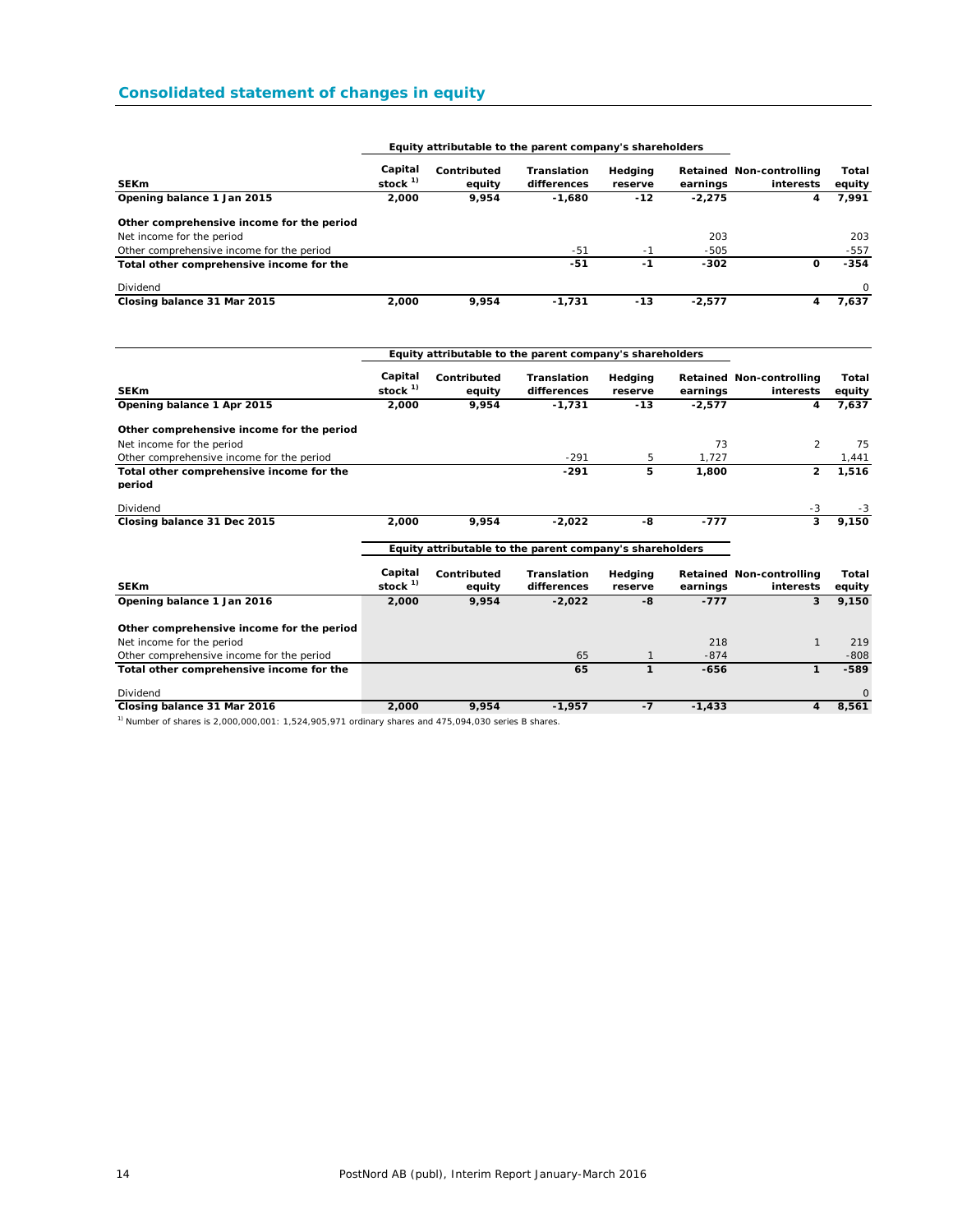### **FINANSIELLA RAPPORTER I SAMMANDRAG PARENT COMPANY**

The parent company, PostNord AB, conducted a very limited intercompany service operation and had three employees by the period.

### **Income statement**

|                                            |             | Jan-Mar          | Jan-Mar | Jan-Dec |
|--------------------------------------------|-------------|------------------|---------|---------|
| <b>SEKm</b>                                | <b>Note</b> | 2016             | 2015    | 2015    |
|                                            |             |                  |         |         |
| Other income                               |             | 4                | 7       | 26      |
| Income                                     |             | $\boldsymbol{4}$ |         | 26      |
| Personnel expenses                         |             | -6               | -9      | $-33$   |
| Other expenses                             |             | $-1$             | -1      | -6      |
| <b>Operating expenses</b>                  |             | $-7$             | $-10$   | $-39$   |
| <b>OPERATING INCOME</b>                    |             | $-3$             | -3      | $-13$   |
| Interest income and similar income items   |             | O                | 26      | 49      |
| Interest expense and similar expense items |             | $-27$            | $-22$   | $-77$   |
| <b>Financial items</b>                     |             | $-27$            | 4       | $-28$   |
| Income after financial items               |             | $-30$            | 1       | $-41$   |
| Balance sheet appropriations               |             |                  |         | 34      |
| Income before tax                          |             | $-30$            |         | $-7$    |
| Tax                                        |             |                  |         |         |
| <b>NET INCOME</b>                          |             | $-30$            | 1       | -7      |

### **Statement of comprehensive income**

|                                           | Jan-Mar | Jan-Mar | Jan-Dec |
|-------------------------------------------|---------|---------|---------|
| <b>SEKm</b>                               | 2016    | 2015    | 2015    |
| Net income                                | $-30$   |         |         |
| Other comprehensive income for the period |         |         |         |
| <b>COMPREHENSIVE INCOME</b>               | $-30$   |         |         |

### **Balance sheet**

|                                      |             | 31 mar | 31 dec | 30 sep | 30 jun | 31 mar |
|--------------------------------------|-------------|--------|--------|--------|--------|--------|
| <b>SEKm</b>                          | <b>Note</b> | 2016   | 2015   | 2015   | 2015   | 2015   |
|                                      | 1           |        |        |        |        |        |
| <b>ASSETS</b>                        |             |        |        |        |        |        |
| <b>Financial assets</b>              |             | 11,692 | 11,689 | 11,691 | 11,691 | 11,686 |
| <b>Total non-current assets</b>      |             | 11,692 | 11,689 | 11,691 | 11,691 | 11,686 |
| Current receivables                  |             | 8,237  | 8,247  | 8,232  | 8,276  | 8,828  |
| <b>Total current assets</b>          |             | 8,237  | 8,247  | 8,232  | 8,276  | 8,828  |
| <b>TOTAL ASSETS</b>                  |             | 19,929 | 19,936 | 19,923 | 19,967 | 20,514 |
| <b>EQUITY AND LIABILITIES</b>        |             |        |        |        |        |        |
| Equity                               |             | 15,734 | 15,764 | 15,722 | 15,762 | 15,772 |
| Non-current liabilities              |             | 4,059  | 4,046  | 4,174  | 4,152  | 4,156  |
| <b>Current liabilities</b>           |             | 136    | 126    | 27     | 53     | 586    |
| <b>TOTAL EQUITY AND LIABILITIES</b>  |             | 19,929 | 19,936 | 19,923 | 19,967 | 20,514 |
| Assets pledged as collateral         |             | 13     | 13     | 11     | 11     | 10     |
| <b>Contingent liabilities</b>        |             |        |        |        |        |        |
| Warranty, PRI                        |             | 135    | 135    | 136    | 136    | 136    |
| Guarantees on behalf of subsidiaries |             | 722    | 726    | 479    | 415    | 453    |
| <b>Total contingent liabilities</b>  |             | 857    | 861    | 615    | 551    | 589    |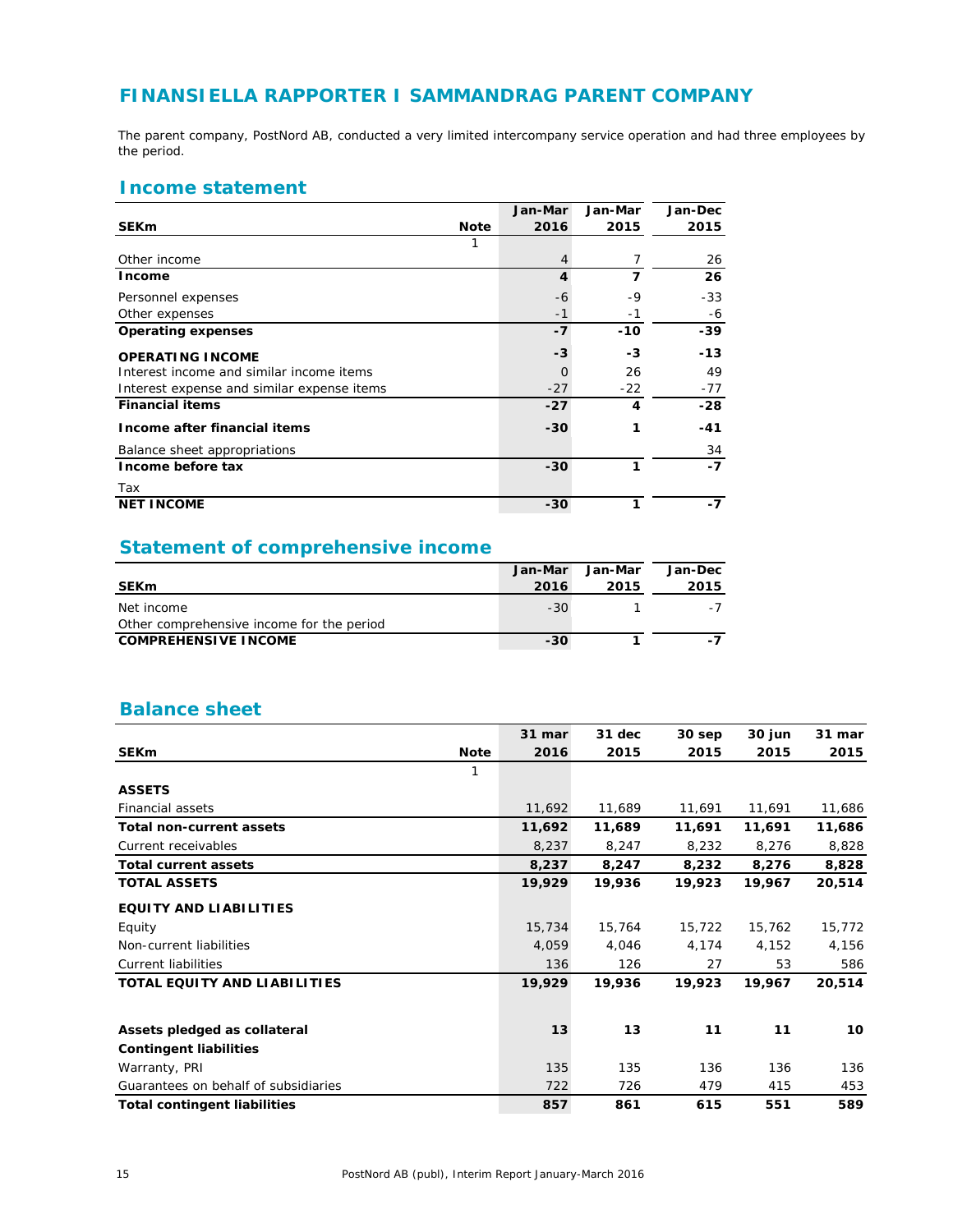### **NOTES TO FINANCIAL STATEMENTS**

### **Note 1 Accounting principles**

The consolidated financial statements were prepared in accordance with International Financial Reporting Standards (IFRS), issued by the International Accounting Standards Board (IASB), together with interpretation statements from the International Financial Reporting Interpretations Committee (IFRIC), to the extent that they have been approved by the European Commission for application within the European Union. In addition to IFRS, additional rules from the Swedish Annual Accounts Act and the Swedish Financial Reporting Board's RFR 1, Supplemental Financial Statements for Groups, were also applied. PostNord Group's interim report is prepared in accordance with IAS 34, Interim Financial Reporting, and with supplementary rules from the Annual Accounts Act. The same accounting principles and methods of calculation were used in this interim report as in the 2015 Annual and Sustainability Report. Other disclosures as required by IAS 34.16A are provided both in the financial statements and in other parts of the interim report.

The parent company applies the Annual Accounts Act and RFR 2, Accounting for Legal Entities; in effect, the same accounting principles as the Group. The differences between the parent company's and the Group's accounting principles result from the parent company's limitations in applying IFRS as a consequence of the Annual Accounts Act and the Act on Safeguarding of Pension Commitments, and are to some extent based on tax considerations. The same accounting principles and methods of calculation were used in this interim report as in the 2015 Annual and Sustainability Report.

#### **Risk**

PostNord is exposed to strategic, operational and financial risks. Please refer to PostNord's 2015 Annual and Sustainability Report (pages 38-39 and Note 2 on page 60), for a description of risks, uncertainties, risk management and significant assessments and estimates. No material changes or assessments have been made since the publication of the Annual and Sustainability Report.

### **Note 2 Segments**

PostNord's organization into business areas is based on the manner in which PostNord is governed and activities are reported to management. Market pricing applies to internal dealings between PostNord business areas. There is no latitude for making external purchases where the service in question is available internally. In PostNord's operational structure, though not in its legal structure, cost distribution of corporate shared service functions is at cost price.

As of the first quarter of 2016, the business of Direct Link is accounted for as a separate segment. Direct Link was formerly reported under "Other". Figures for comparison have been restated. PostNord's segments are divided into the following markets: PostNord Sweden, PostNord Denmark (incl. Germany), PostNord Norway, PostNord Finland, PostNord Strålfors, Direct Link and Other. The countries market and sell the business areas' end-to-end solutions.

*PostNord Sweden* offers mail- and logistic solutions as well as e-commerce at the Swedish market and is also responsible for PostNord's fulfilment business.

*PostNord Denmark* offers mail- and logistic solutions as well as e-commerce at the Danish market and is also responsible for PostNord's e-commerce and logistics business in Germany.

*PostNord Norway* and *Finland* offer mail- and logistic solutions as well as e-commerce at the Norvegian and Finnish market respectively.

*PostNord Strålfors* operates in the area of information logistics. The company develops and offers communication solutions that create stronger, more personal customer relationships for companies that have large customer bases.

*Direct Link* operates in the area of global distribution of marketing communications and lightweight goods, mainly for e-retailers. Operations in the United States, United Kingdom, Germany, Singapore, Hong Kong and Australia.

*Other* comprises business outside the countries served by the segment, shared services and corporate functions including the parent company and Group adjustments, as well as items affecting comparability. The Group adjustments consist of the adjustments required for IFRS purposes. From Other, service costs for shared services and corporate functions are allocated to the countries. Cost allocations are taken up as income in Other under Other Income, Internal. Within the countries, cost allocations are recognized in Other Expenses.

*Eliminations* comprise the elimination of internal transactions.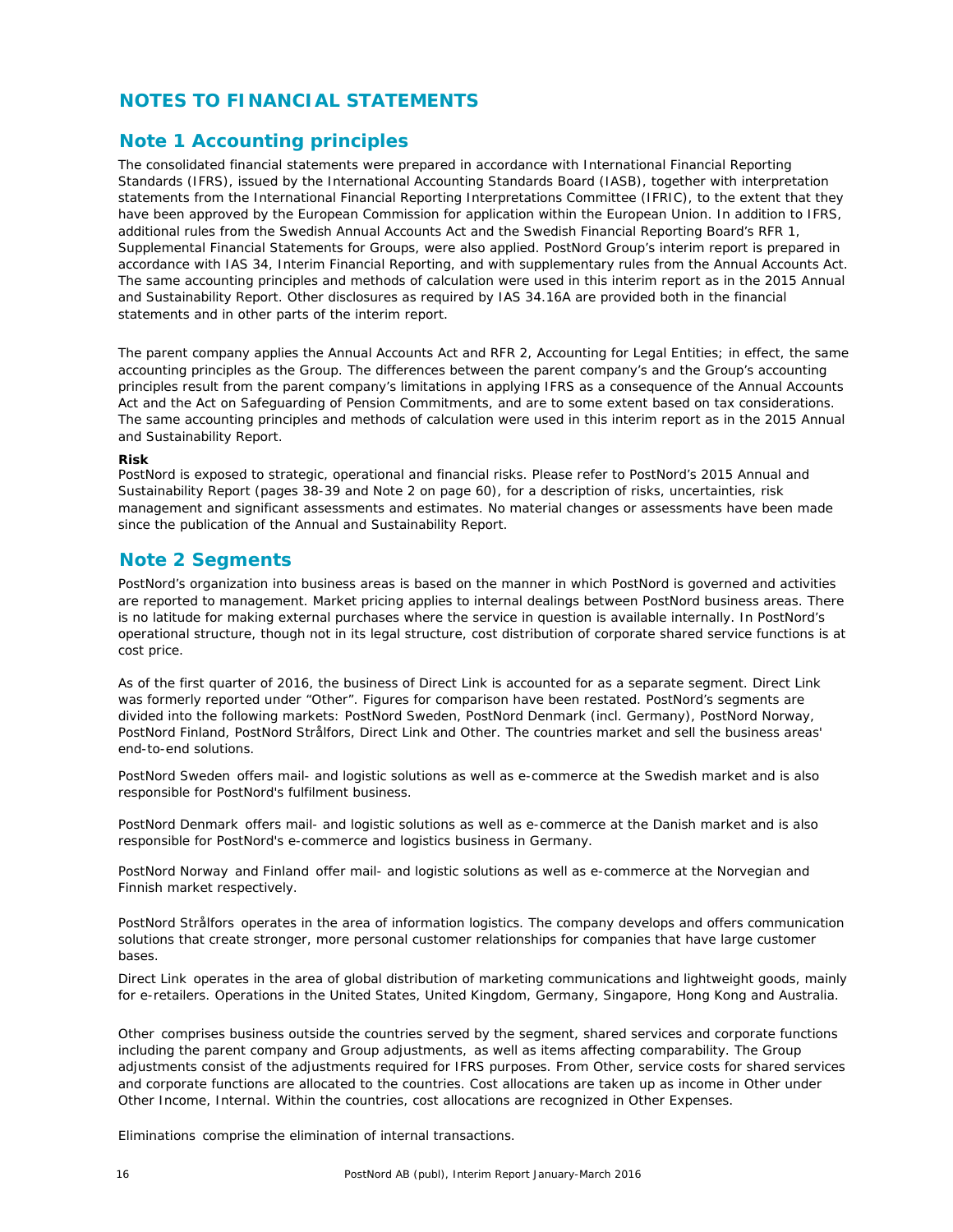# **Note2 Segments**

|                                                                  | Q1      | Q2           | Q3      | Q4            | Q1               |
|------------------------------------------------------------------|---------|--------------|---------|---------------|------------------|
| <b>SEKm</b>                                                      | 2015    | 2015         | 2015    | 2015          | 2016             |
| <b>PostNord Sweden</b>                                           |         |              |         |               |                  |
| Net sales                                                        | 5,818   | 5,665        | 5,424   | 6,173         | 5,720            |
| of which internal                                                | 242     | 250          | 261     | 319           | 293              |
| Operating income (EBIT)                                          | 228     | 173          | 167     | 182           | 198              |
| Operating margin, %                                              | 3.9%    | 3.1%         | 3.1%    | 2.9%          | 3.6%             |
| Adjusted operating income (EBIT)                                 | 228     | 173          | 186     | 260           | 198              |
| Adjusted operating margin, %                                     | 3.9%    | 3.1%         | 3.4%    | 4.2%          | 3.6%             |
| <b>PostNord Denmark</b>                                          |         |              |         |               |                  |
| Net sales                                                        | 2,567   | 2,402        | 2,323   | 2,695         | 2,431            |
| of which internal                                                | 124     | 115          | 102     | 137           | 129              |
| Operating income (EBIT)                                          | $-47$   | 298          | $-148$  | $-390$        | $-51$            |
| Operating margin, %                                              | $-1.8%$ | 12.4%        | $-6.4%$ | $-14.5%$      | $-2.1%$          |
| Adjusted operating income (EBIT)                                 | $-47$   | $-202$       | $-149$  | 27            | $-51$            |
| Adjusted operating margin, %                                     | $-1.8%$ | $-8.4%$      | $-6.4%$ | 1.0%          | $-2.1%$          |
| <b>PostNord Norway</b>                                           |         |              |         |               |                  |
| Net sales                                                        | 1,077   | 1,056        | 970     | 1,009         | 911              |
| of which internal                                                | 94      | 97           | 99      | 115           | 97               |
| Operating income (EBIT)                                          | 11      | -5           | -31     | -9            | $-1$             |
| Operating margin, %                                              | 1.0%    | $-0.5%$      | $-3.2%$ | $-0.9%$       | $-0.1%$          |
| Adjusted operating income (EBIT)                                 | 11      | -5           | $-31$   | 0             | $-1$             |
| Adjusted operating margin, %                                     | 1.0%    | $-0.5%$      | $-3.2%$ | $0.0\%$       | $-0.1%$          |
|                                                                  |         |              |         |               |                  |
| <b>PostNord Finland</b>                                          |         |              |         |               |                  |
| Net sales                                                        | 175     | 171          | 198     | 243           | 231              |
| of which internal                                                | 58<br>1 | 55<br>$-1$   | 59<br>4 | 62            | 59               |
| Operating income (EBIT)                                          | 0.6%    | $-0.6%$      | 2.0%    | -5<br>$-2.0%$ | -12<br>$-5.2%$   |
| Operating margin, %                                              | 1       | $-1$         | 4       | -5            |                  |
| Adjusted operating income (EBIT)<br>Adjusted operating margin, % | 0.6%    | $-0.6%$      | 2.0%    | $-2.0%$       | $-12$<br>$-5.2%$ |
|                                                                  |         |              |         |               |                  |
| PostNord Strålfors                                               |         |              |         |               |                  |
| Net sales                                                        | 641     | 584          | 522     | 588           | 617              |
| of which internal                                                | 21      | 21           | 16      | 26            | 28               |
| Operating income (EBIT)                                          | 26      | 8            | 23      | $-93$         | 34               |
| Operating margin, %                                              | 4.1%    | 1.4%         | 4.4%    | $-15.8%$      | 5.5%             |
| Adjusted operating income (EBIT)                                 | 26      | 8            | 23      | 29            | 34               |
| Adjusted operating margin, %                                     | 4.1%    | 1.4%         | 4.4%    | 4.9%          | 5.5%             |
| <b>Direct Link</b>                                               |         |              |         |               |                  |
| Net sales                                                        | 232     | 247          | 252     | 324           | 283              |
| of which internal                                                | 0<br>13 | 0<br>16      | 0<br>18 | 0             | 1                |
| Operating income (EBIT)<br>Operating margin, %                   | 5.4%    | 6.5%         | 7.1%    | 31<br>9.3%    | 15<br>5.5%       |
|                                                                  |         |              |         |               |                  |
| Other                                                            |         |              |         |               |                  |
| Net sales                                                        | 62      | 79           | 67      | 63            | 51               |
| of which internal                                                | 0       | $\mathbf{1}$ | 0       | 2             | 0                |
| Operating income (EBIT)                                          | 80      | 13           | 0       | 0             | 117              |
| <b>Eliminations</b>                                              |         |              |         |               |                  |
| Net sales                                                        | -539    | $-538$       | -537    | -663          | $-606$           |
| of which internal                                                | -539    | -538         | -537    | $-663$        | $-606$           |
| Group total                                                      |         |              |         |               |                  |
| Net sales                                                        | 10,033  | 9,666        | 9,218   | 10,434        | 9,638            |
| Group operating income (EBIT)                                    | 312     | 503          | 33      | $-284$        | 300              |
| Group net financial items                                        | $-22$   | -48          | $-23$   | $-20$         | $-12$            |
| Group income before tax                                          | 290     | 455          | 10      | $-304$        | 288              |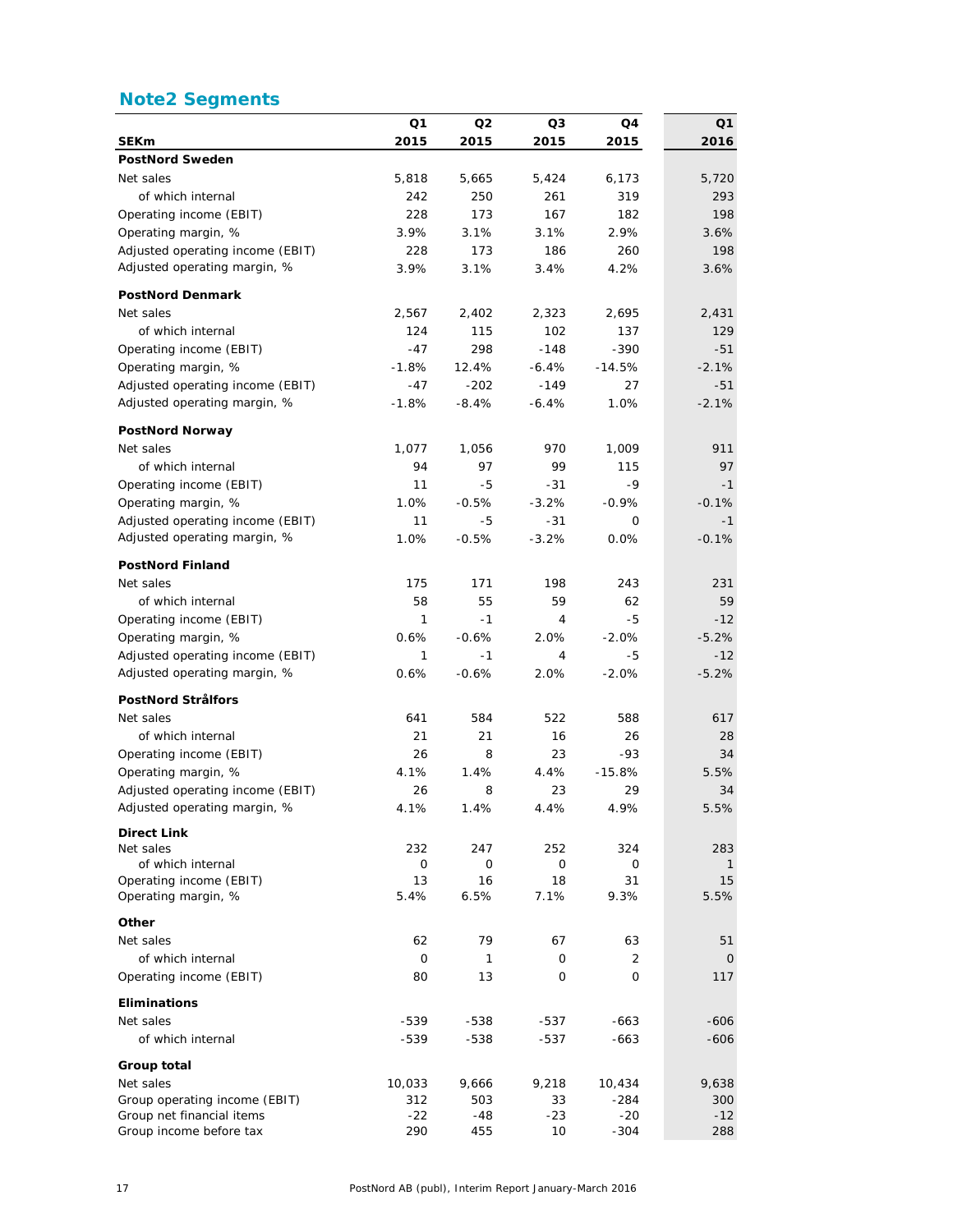#### **Note 3 Acquisitions and divestments of subsidiaries**

Because no acquisitions or disposals took place in the interim report period, this quarterly report does not have comprehensive reporting on that point in accordance with IFRS 3. For information on acquisitions during 2015, see PostNord's 2015 Annual Report.

**31 mars 2016**

**31 mars 2015**

### **Note 4 Financial instruments**

| Carrying amount and fair value of<br>financial assets and liabilities,<br><b>SEKm</b> | <b>Financial</b><br>assets<br>reported at<br>fair value via<br>income <sup>1)</sup> | Loan and trade<br>receivables<br>amortized cost | Financial<br>liabilities at<br>measured at fair value via<br>income <sup>1)</sup> | Financial<br>liabilities<br>measured at<br>amortized<br>cost | Carrying | amount Fair value |
|---------------------------------------------------------------------------------------|-------------------------------------------------------------------------------------|-------------------------------------------------|-----------------------------------------------------------------------------------|--------------------------------------------------------------|----------|-------------------|
| <b>Financial investments</b>                                                          | 254                                                                                 |                                                 |                                                                                   |                                                              | 254      | 254               |
| Derivatives                                                                           |                                                                                     |                                                 |                                                                                   |                                                              |          |                   |
| Trade receivables                                                                     |                                                                                     | 4.368                                           |                                                                                   |                                                              | 4.368    | 4,368             |
| <b>Terminal</b> fees                                                                  | 558                                                                                 |                                                 |                                                                                   |                                                              | 558      | 558               |
| Cash and cash equivalents                                                             |                                                                                     | 1.905                                           |                                                                                   |                                                              | 1.905    | 1.905             |
| Long-term interest-bearing liabilities                                                |                                                                                     |                                                 | $-168$                                                                            | $-3.543$                                                     | $-3.711$ | $-3.764$          |
| Current interest-bearing liabilities                                                  |                                                                                     |                                                 |                                                                                   | $-138$                                                       | $-138$   | $-138$            |
| Trade payables                                                                        |                                                                                     |                                                 |                                                                                   | $-1.955$                                                     | $-1.955$ | $-1,955$          |
| Other current liabilities                                                             |                                                                                     |                                                 |                                                                                   | $-1.736$                                                     | $-1.736$ | $-1,736$          |
| Derivatives                                                                           |                                                                                     |                                                 | $-1$                                                                              |                                                              | $-1$     | $-1$              |
| Terminal fees                                                                         |                                                                                     |                                                 | $-519$                                                                            |                                                              | $-519$   | $-519$            |
| <b>Total financial assets and</b>                                                     |                                                                                     |                                                 |                                                                                   |                                                              |          |                   |
| liabilities, by category, SEKm                                                        | 813                                                                                 | 6.273                                           | -688                                                                              | $-7.372$                                                     | $-974$   | $-1.027$          |

|                                                                                       | 31 december 2015                                                            |                                                 |                                                                                   |                                                                     |          |                   |
|---------------------------------------------------------------------------------------|-----------------------------------------------------------------------------|-------------------------------------------------|-----------------------------------------------------------------------------------|---------------------------------------------------------------------|----------|-------------------|
| Carrying amount and fair value of<br>financial assets and liabilities,<br><b>SEKm</b> | Financial<br>assets<br>reported at<br>fair value via<br>income <sup>1</sup> | Loan and trade<br>receivables<br>amortized cost | Financial<br>liabilities at<br>measured at fair value via<br>income <sup>1)</sup> | Financial<br><b>liabilities</b><br>measured at<br>amortized<br>cost | Carrying | amount Fair value |
| <b>Financial investments</b>                                                          | 250                                                                         |                                                 |                                                                                   |                                                                     | 250      | 250               |
| Derivatives                                                                           |                                                                             |                                                 |                                                                                   |                                                                     |          |                   |
| Trade receivables                                                                     |                                                                             | 4,524                                           |                                                                                   |                                                                     | 4.524    | 4,524             |
| Terminal fees                                                                         | 461                                                                         |                                                 |                                                                                   |                                                                     | 461      | 461               |
| Cash and cash equivalents                                                             |                                                                             | 1.894                                           |                                                                                   |                                                                     | 1.894    | 1.894             |
| Long-term interest-bearing liabilities                                                |                                                                             |                                                 | $-166$                                                                            | $-3.539$                                                            | $-3.705$ | $-3.766$          |
| Current interest-bearing liabilities                                                  |                                                                             |                                                 |                                                                                   | $-134$                                                              | $-134$   | $-134$            |
| Trade payables                                                                        |                                                                             |                                                 |                                                                                   | $-2.294$                                                            | $-2.294$ | $-2.294$          |
| Other current liabilities                                                             |                                                                             |                                                 |                                                                                   | $-1.727$                                                            | $-1,727$ | $-1,727$          |
| Derivatives                                                                           |                                                                             |                                                 | $-17$                                                                             |                                                                     | $-17$    | $-17$             |
| Terminal fees                                                                         |                                                                             |                                                 | $-335$                                                                            |                                                                     | $-335$   | $-335$            |
| <b>Total financial assets and</b>                                                     |                                                                             |                                                 |                                                                                   |                                                                     |          |                   |
| liabilities, by category, SEKm                                                        | 712                                                                         | 6,418                                           | $-518$                                                                            | -7,694                                                              | $-1,082$ | $-1,143$          |

| Carrying amount and fair value of<br>financial assets and liabilities,<br><b>SEKm</b> | <b>Financial</b><br>assets<br>reported at<br>fair value via<br>income <sup>1)</sup> | Loan and trade<br>receivables<br>amortized cost | <b>Financial</b><br>liabilities at<br>measured at fair value via<br>income <sup>1)</sup> | Financial<br>liabilities<br>measured at<br>amortized<br>cost | Carrying | amount Fair value |
|---------------------------------------------------------------------------------------|-------------------------------------------------------------------------------------|-------------------------------------------------|------------------------------------------------------------------------------------------|--------------------------------------------------------------|----------|-------------------|
| Financial investments                                                                 | 257                                                                                 |                                                 |                                                                                          |                                                              | 257      | 257               |
| Derivatives                                                                           | 8                                                                                   |                                                 |                                                                                          |                                                              | 8        | 8                 |
| Trade receivables                                                                     |                                                                                     | 4,689                                           |                                                                                          |                                                              | 4,689    | 4,689             |
| Terminal fees                                                                         | 564                                                                                 |                                                 |                                                                                          |                                                              | 564      | 564               |
| Cash and cash equivalents                                                             |                                                                                     | 2,466                                           |                                                                                          |                                                              | 2,466    | 2,466             |
| Long-term interest-bearing liabilities                                                |                                                                                     |                                                 | $-156$                                                                                   | $-3,616$                                                     | $-3,772$ | $-3,876$          |
| Current interest-bearing liabilities                                                  |                                                                                     |                                                 |                                                                                          | $-1.368$                                                     | $-1.368$ | $-1,358$          |
| Trade payables                                                                        |                                                                                     |                                                 |                                                                                          | $-2.252$                                                     | $-2.252$ | $-2,252$          |
| Other current liabilities                                                             |                                                                                     |                                                 |                                                                                          | $-1.762$                                                     | $-1.762$ | $-1,762$          |
| Derivatives                                                                           |                                                                                     |                                                 | $-17$                                                                                    |                                                              | $-17$    | $-17$             |
| Terminal fees                                                                         |                                                                                     |                                                 | $-508$                                                                                   |                                                              | $-508$   | $-508$            |
| Total financial assets and                                                            |                                                                                     |                                                 |                                                                                          |                                                              |          |                   |
| liabilities, by category, SEKm                                                        | 829                                                                                 | 7,155                                           | -681                                                                                     | -8,998                                                       | $-1.695$ | $-1,789$          |

1) Financial assets and liabilities measured at fair value via income using the Fair value option.

*Recognition and fair value measurement of financial instruments*

The fair value of loan liabilities is calculated as the discounted value of future cash flows relating to repayment of capital amounts and interest. The value is discounted to the current loan interest rate. In view of the short terms for trade receivables and trade payables, it is assumed that the carrying amount is the best approximation of the fair value.

All financial assets and liabilities recognized at fair value in the balance sheet are classified at level 2; see also Note 26 Financial risk management and financial instruments in PostNord's Annual Report.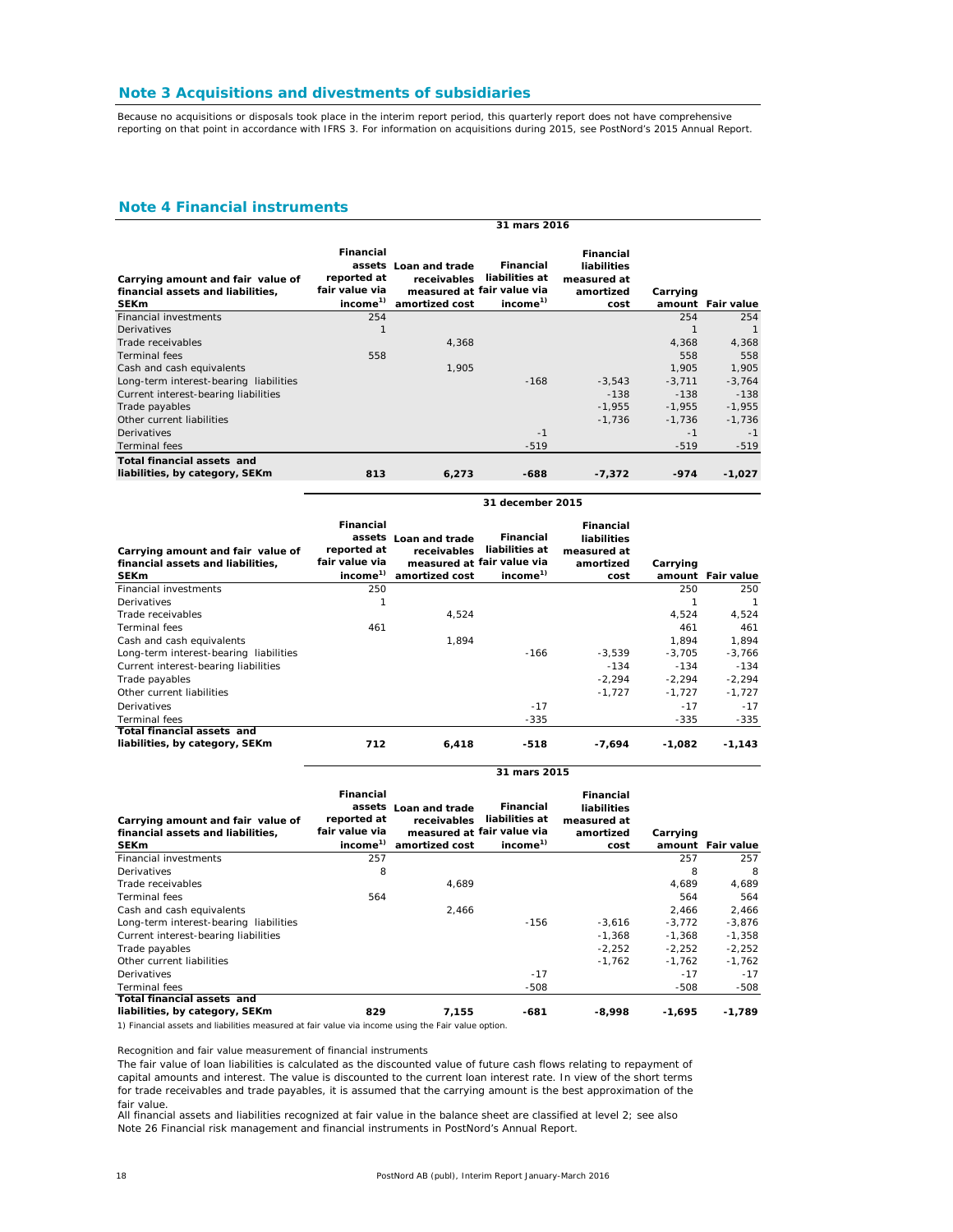| Adjusted operating income            | Total income less total costs, excluding items affecting comparability.                                                                                                                                                                                                                                    |
|--------------------------------------|------------------------------------------------------------------------------------------------------------------------------------------------------------------------------------------------------------------------------------------------------------------------------------------------------------|
| Adjusted operating margin            | Adjusted operating income as % of net sales. Previously adjusted operating<br>income as % of total income (net sales and other income).                                                                                                                                                                    |
| Average number of employees<br>(FTE) | The total number of paid employee hours divided by the standard number of<br>hours for a full-time employee during the cumulative period from the<br>beginning of the year.                                                                                                                                |
| Earnings per share (EPS)             | Share of net earnings attributable to parent company shareholders divided<br>by the average number of shares outstanding.                                                                                                                                                                                  |
| <b>EBITDA</b>                        | Earnings before interest, taxes, depreciations and<br>amortizations/impairments.                                                                                                                                                                                                                           |
| <b>Financial preparedness</b>        | Cash and cash equivalents and unutilized committed credit line.                                                                                                                                                                                                                                            |
| Net debt                             | Interest-bearing debt (including pension provisions) less cash and cash<br>equivalents, financial receivables and current interest-bearing receivables.                                                                                                                                                    |
| Net debt/EBITDA                      | Net debt divided by EBITDA (rolling 12-months).                                                                                                                                                                                                                                                            |
| Net debt ratio                       | Net debt divided by equity.                                                                                                                                                                                                                                                                                |
| Capital employed                     | Non-interest-bearing assets less non-interest-bearing liabilities.                                                                                                                                                                                                                                         |
| Operating margin                     | Operating income as a percentage of net sales.                                                                                                                                                                                                                                                             |
| Return on capital employed<br>(ROCE) | Operating profit for the 12 months to the end of the period divided by<br>average capital employed for the 12 months to the end of the period.                                                                                                                                                             |
| I tems affecting comparability       | Items that do not recur, that are not directly attributable to operational<br>activities and provisions for restructuring referring to the coming year. The<br>items must be significant. Examples: capital gains in the sale of assets,<br>impairment of assets, provisions referring to the coming year. |
|                                      | Running restructuring costs are not regarded as items affecting<br>comparability.                                                                                                                                                                                                                          |